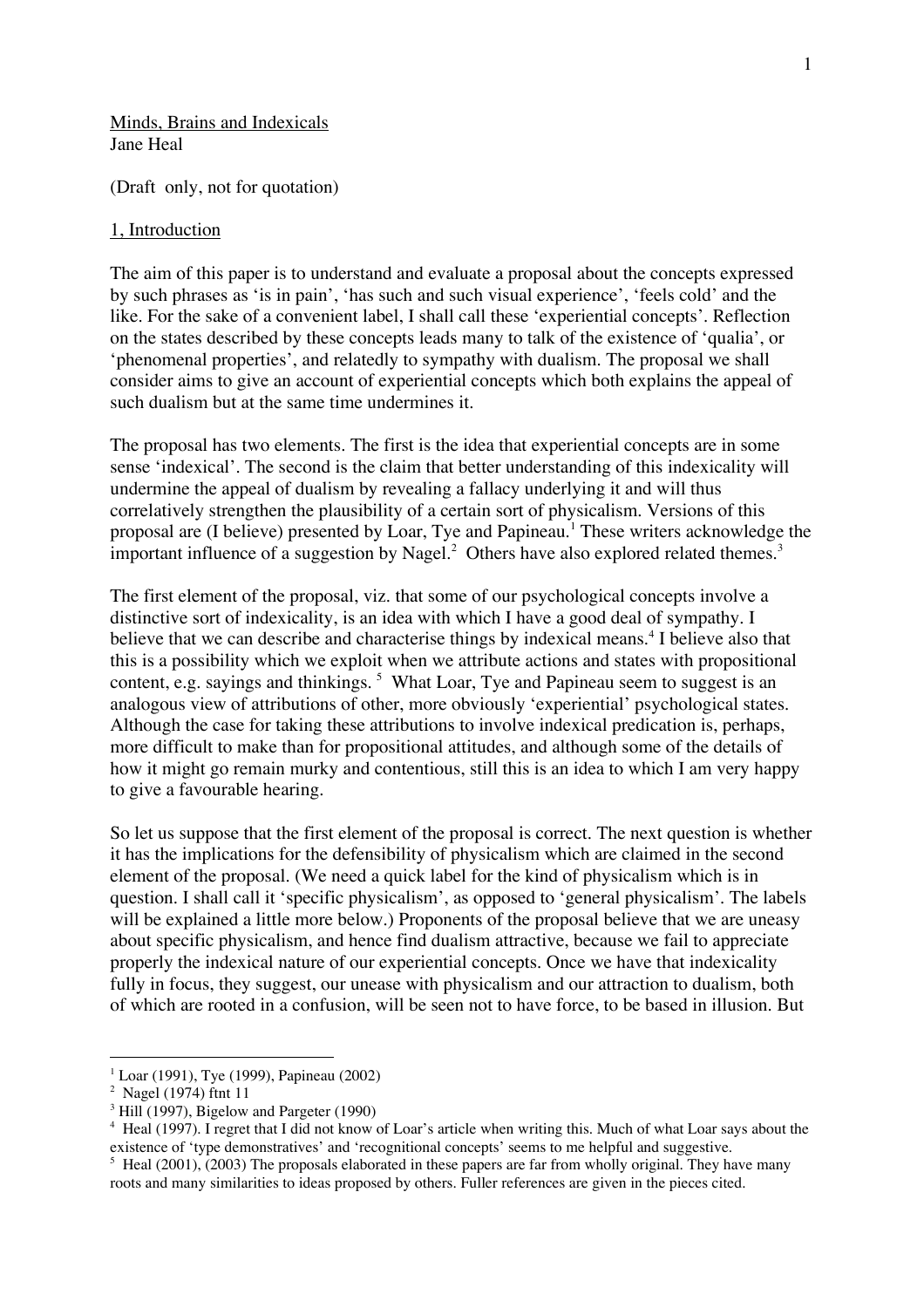I shall argue that we cannot give an intelligible account of how this therapy is supposed to work and so the second element of the proposal is unacceptable.

In more detail the structure of the paper is as follows. The final few paragraphs of this introduction sketch the setting within which the debate arises and sections 2 and 3 continue to set the scene and help us to sharpen our conceptual tools. Section 2 does so by setting out the idea of indexical predication and its role in the attribution of speech and thought, while section 3 considers and defends the extension of this framework to include experiential concepts. Section 4 then explains the thinking behind the general strategy of invoking indexical predication in the defence of specific physicalism. It will conclude that, in broad outline, the strategy has some plausibility. It will also allow that it neatly evades (or at least appears to evade) certain potential difficulties.

So far so good then, for the proposal. But when we look in detail at how we are supposed to remove unease with specific physicalism, matters are not so rosy. Section 5 considers various lines of thought. They aim to provide a real dissolution of our resistance to specific physicalism, from the inside so to speak. This sort of dissolution would start from materials uncontroversially available to us all, whether or not we are initially sympthetic to specific physicalism and would end by making us entirely happy with it. The section suggests that none of the lines explored can deliver this sort of dissolution. Section 6 examines an alternative plan, which aims not to dissolve our resistance to specific physicalism from the inside but rather to convince us from the outside that the resistance is likely to be a muddle, even though we do not succeed in dissolving it. The conclusion is that this strategy also fails.

I turn now to some very broad-brush remarks about the background to the discussion. Many of us can be got to share, or at least to sympathise with, two seemingly inconsistent intuitions. On the one hand we feel an uneasiness with metaphysical dualism and a consequent attraction to the only other option available at this level of generality, viz. some kind of physicalism. The problematic dualist idea is that of there being extra kinds of stuff or force occupying space and time, over and above those discoverable by the natural sciences and needed to explain what non-living and non-sentient things consist of and how they behave. Dualism of this kind has become particularly difficult to accept with the advance of natural science and especially with our increasing conviction of the completeness of physics.<sup>6</sup> A vivid way of putting this general, highly programmatic, physicalism starts from the idea of God creating all and only the things – that is the stuffs, objects, forces, structures, properties, powers etc. – sufficient for the existence of the non-living, non-sentient world. Suppose that he does this and that as a result a universe comes into existence and unfolds through time so as to contain the kinds of intricate structures which are human bodies, behaving, moving, making noises etc. as they do. Then, says this physicalism, the psychological, in all its importance to us and its centrality to why and how things happen, comes along for free. It must already be there in the complexity we have postulated. This is because there is no place to put in any extra which could be of interest. Given the completeness of physics, no extra could make any difference in the public world of actions and events, of which people and their feelings and thoughts are a part. In another vivid idiom, the idea of zombies, physical duplicates which move and talk in every way just like us but are without something important called 'consciousness' or 'experience', is nonsensical.

 $6$  For a helpful discussion of this see Papineau (2002) Appendix.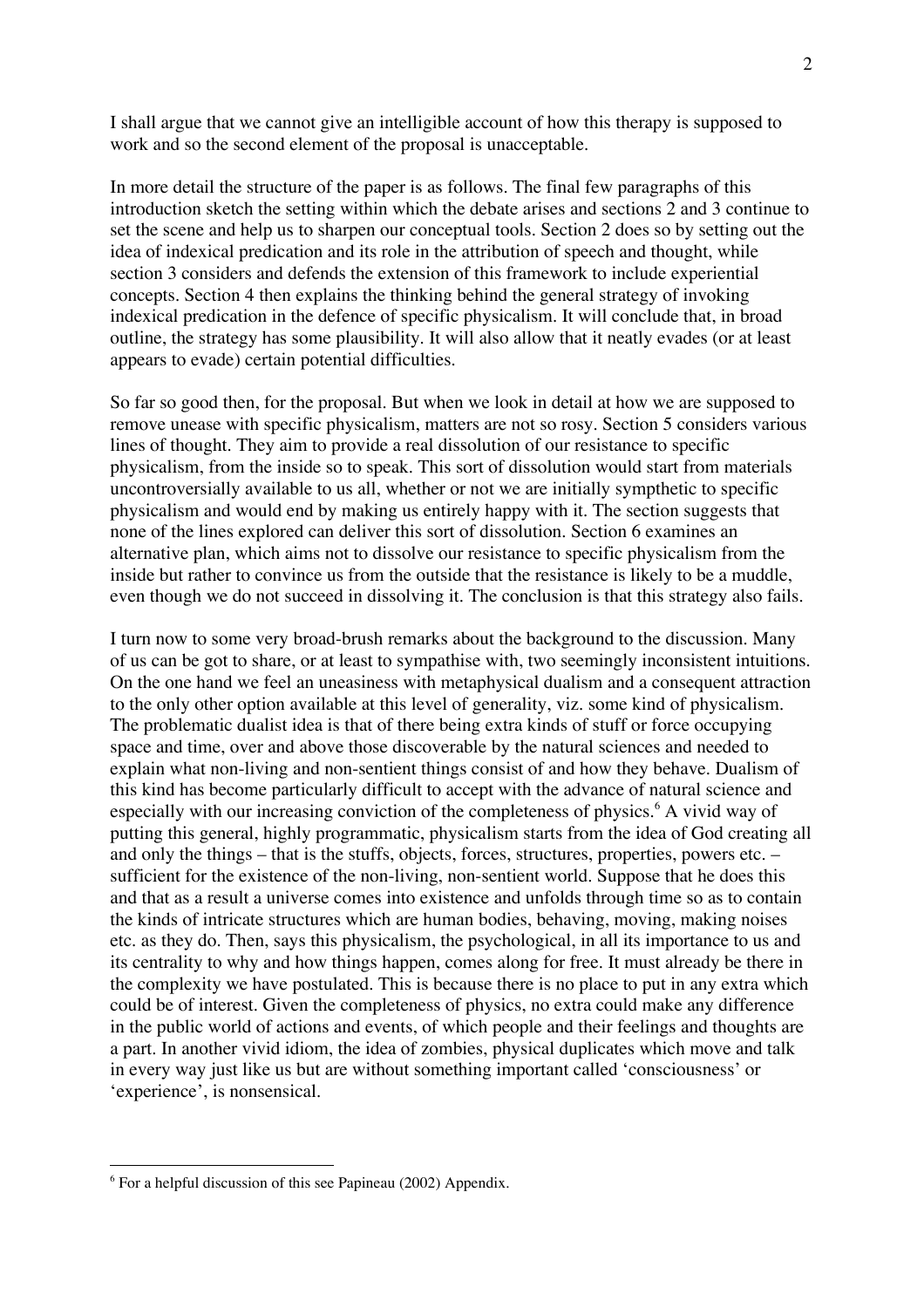Many find it natural to suppose that this general physicalist thought implies the possibility of identifying psychological happenings with specific physical happenings. They are committed to what we shall call 'specific physicalism'. Specific physicalism asks us to focus on particular items described in psychological terms and to identify them with particular items described in physical terms. ('Items' here is meant to be as non-committal as possible about ontological category. So it covers individuals, events, processes, properties, states, facts, etc.)

#### Here is an example:

(A) The fact reported by 'Mary has a visual experience as of a broadening vertical band of light before her' is identical with the fact reported by 'Mary has events of neural or functional character C occurring in her brain'.

Other ways of making specific physicalist claims are also found. For example some say that pain is identical with a certain brain process. Some say that mental events are identical with physical events. Some talk of states of persons having neural and phenomenal properties and suggest that these properties could be identical. These ways of talking all involve nominalisations (talking of pain as a thing, talking of events as particulars, talking of states as entities which themselves have properties), the commitments of which are not always entirely clear. One possibility is that these locutions are just shorthand ways of making the same sort of claim as (A). But another is that they import more content. Insofar as this is the case, the locutions could embroil us in complicated speculative metaphysics which it is good to steer clear of, if we can. So in what follows we shall try to stick with claims of the form of (A), viz. those involving whole sentences and facts. Even with these we do not avoid contentious metaphysics completely. (What are the identity criteria for facts? We shall need to touch on this briefly below, in section 4.) But at least using whole sentences keeps us fairly close to everyday ways of talking.

Now for our second intuition, that of the falsity of specific physicalism. It is when contemplating claims like (A) that it can be evoked. We find such claims extremely puzzling. We are inclined to exclaim 'How could it be that these two reports are true in virtue of the same fact?!' It is worth being careful here. What is expressed in these exclamatory questions is not, at least at first sight, an intuition of the falsity of specific physicalism. Rather it is extreme puzzlement, an inability to get our minds round the sort of identity claim offered in (A). But many of us can, without too much difficulty, be parlayed into interpreting this puzzlement as an awareness of distinctness, an awareness that there must be something other than a brain process going on when Mary has a visual experience. Another familiar way of putting this is that we can be got to think we perceive an unbridgeable 'explanatory gap' between what is reported in the two claims. And this thought may then be given dialectical teeth and a metaphysical dualist conclusion by arguments such as those of Kripke and Jackson, by the discussion of inverted spectra, absent qualia and so on.<sup>7</sup>

The aim of the proposal we are considering is to weaken or undermine this second intuition and hence to remove resistance to specific physicalism. The proposal is that the appeal of the second intuition will fade, that we shall recognise something fallacious underpinning it, when we appreciate the real logical shape of the psychological concepts involved. I turn next to sketch a framework within which this suggestion can be articulated.

 $<sup>7</sup>$  For a way into the voluminous literature on these issues see the useful collection edited by Block, Flanagan and</sup> Guzeldere (1997) especially the selections in Sections II, VI, VII, VIII and IX.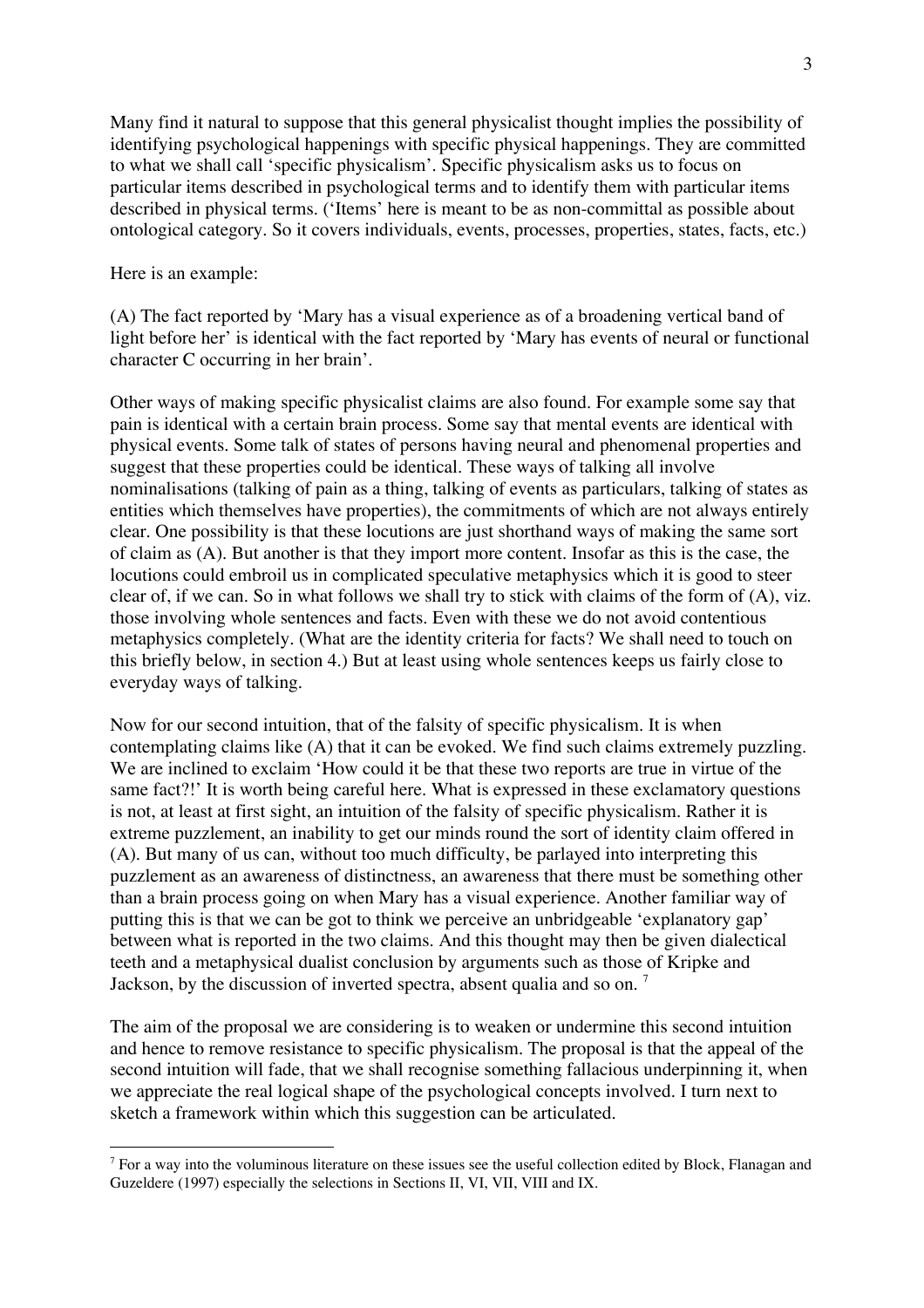# 2. Indexical predication, speech and thought

Consider events of the following form: an utterance together with the occurrence of a specimen or performance of some kind. For example:

(1) My curtains are coloured thus {a specimen of red material}

or

(2) Mary sang thus {a singing by me of Pop Goes the Weasel}.

(In what follows I adopt the following notational convention. When presenting an indexical claim I use curly brackets to provide a space in which will appear some linguistic expression. The expression is a stand-in for that part of the context of the utterance which plays a significant role in completing the communicative vehicle. The expression is designed to enable the reader to grasp enough about the context to understand what claim is made and how.)

What is the role here of 'thus' and the item in the context it connects with? The event as a whole presents a complete vehicle of communication, which is formed by words, in some way complemented by the specimen or performance. But the specimen or performance, as an individual occurrence, is not itself referred to in the utterance. So (1) is importantly different, in logical and epistemological ways, from

(3) My curtains are the same colour as this piece of material {a specimen of red material}.

And (2) is similarly different from (4)

(4) Mary duplicated this performance {a singing by me of Pop Goes the Weasel}.

Nevertheless the role of the specimen in (1) or the performance in (2) is crucial. Each is there to make available for predicatival attribution the predicate correlate (the property, colour, manner, action or whatever) which the remark as a whole ascribes to the subject of the remark. It makes it available by instantiating it in the context of the utterance and so making 'thus' able to latch on to it. An indexical latching on to a predicate correlate in its context, and so contributing it to the semantic content of the remark, is the hallmark of indexical predication.

The idiom using 'thus', as in (1) and (2), is not the only way of effecting indexical predication. We can also say

(5) My curtains are this colour {a specimen of red material}

or

(6) Mary sang this {a singing by me of Pop Goes the Weasel}.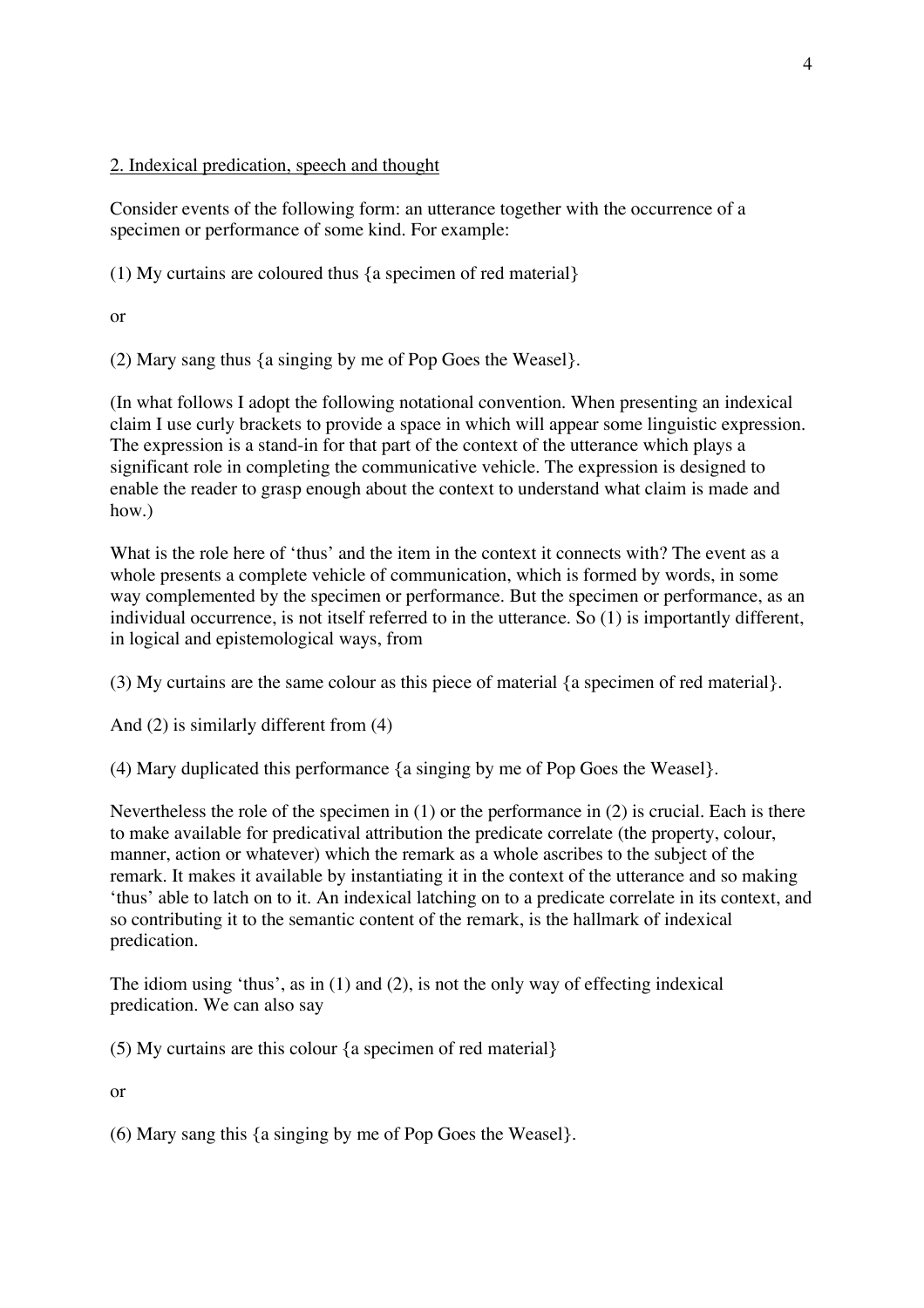The shift from 'thus' to 'this' marks our willingness to think in terms of tunes or colours. Some will take it that what we have here is indexical identification of a 'universal' – or at least of some entity in the broad category of non-concrete items. Nominalists might not be so happy with that and would seek to explain away the locutions. Many familiar philosophical puzzlements arise at this point. My purpose in mentioning them here is only to set them on one side. For our purposes the important thing is the similarity of  $(1)$ ,  $(2)$ ,  $(5)$  and  $(6)$  and their difference from  $(3)$  and  $(4)$ . The indexicality of  $(1)$ ,  $(2)$ ,  $(5)$  and  $(6)$ , whatever we think of the metaphysics of predication, has to do with characterising my curtains or Mary (i.e. has to do with saying how they stand vis a vis universals or abstract entities, if such exist). And so for our purposes  $(1)$ ,  $(2)$ ,  $(5)$  and  $(6)$  are all indexical predications.

Indexical predication is a useful resource when the vocabulary of our language does not provide standard non-indexical words for the properties (colours, manners, actions, or whatever) we wish to ascribe, but where we do have, or can at will produce, specimens of them. Indexical predication will be particularly useful in enabling us to talk and think about intricate human performances, as in music, where we have a know-how of producing them but lack explicit analytic vocabulary for specifying them in detail. Suppose, for example, that I am familiar with the tune Pop Goes the Weasel in that I can sing it, but that I do not know its name and cannot describe it in technical musical terms. Then (2) or (6) is the obvious resource for explaining to you what Mary did.

Talking and thinking provide other examples of such intricate human performances. So an attractive suggestion is that we can and standardly do represent them using the resources of indexical predication. So we should see an utterance of

(7) Mary said that the Earth moves

as an indexical predication which attributes to Mary a performance the semantic character of which is made available to the hearer by being instantiated in the production of the complement clause.

Analogously if I think

(8) Mary believes that the Earth moves

what I do is exercise my concepts of Mary and believing and an appropriate indexical, and then complement this by myself doing some actual further thinking, constituted by my exercising my concepts of the Earth and movement. So the thought overall has roughly this structure:

(9) Mary believes thus  $\{a \text{ thinking by me that the Earth moves}\}$ .<sup>8</sup>

So much then, in quick outline, for the idea of indexical predication and its application to the reporting of speech and thought. Before looking at whether and how the framework might extend to experiential concepts it is worth noting that we can already see an interesting link with some of the ideas in the proposal.

 <sup>8</sup> Clearly these ideas are related to those of Davidson. But they are importantly different in seeing 'that' clauses as means of indexical predication rather than indexical reference. Many other philosophers have had similar ideas. Fuller development and further references can be found in Heal (2001, 2003).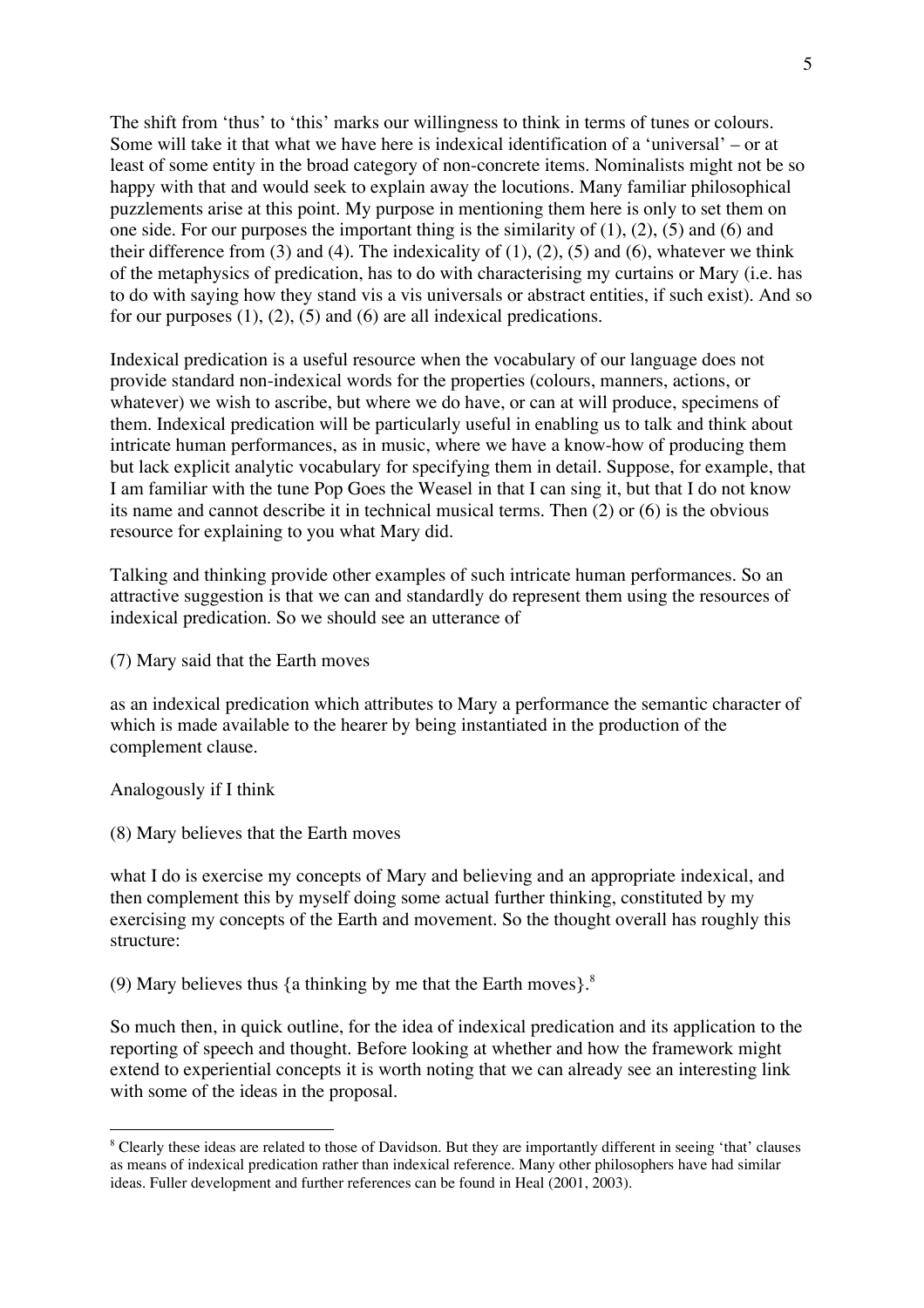All three proponents agree with dualists that Jackson's familiar black-and-white Mary thought experiment shows something significant.<sup>9</sup> What it shows, they say, is that there is a way of thinking about an experiential state (for example seeing red) which is available only to someone who has been in it. Moreover, they agree, this way of thinking about it is central, in that one who cannot exercise it lacks an important insight into the real nature of the state.

The tools we now have to hand enable us to see that the general idea invoked here may make sense and be important. Let us consider Tye's version of it. He puts it by introducing the idea of states which are 'perspectivally subjective'. 10 A state S is perspectivally subjective if it 'is such that fully comprehending S, as it is essentially in itself, requires adopting one particular point of view or perspective, namely that provided by undergoing S'. The general idea here is that of a property, such that instantiating it is required for thinking about it with full understanding.

This is, on first presentation, a distinctly strange idea. But it may that with belief, and in the light of the above theory of how we attribute it, we have an example which shows the usefulness and applicability of Tye's notion. Consider the predicate 'believes that the Earth moves' and the state it describes. What is required to 'fully comprehend that state as it is essentially in itself'? Let us suppose for the moment that it is making judgements of the shape of (9). Can we say that ability to make such judgements amounts to having a distinctive perspective on the state, a perspective which is available only to one who has undergone or is undergoing the state? First re 'believes' it seems plain that anyone who exercises the concept 'believes' will be a believer. So, in a rather thin sort of way, the condition is satisfied as far as that element of (9) is concerned. And with 'that the Earth moves' the idea is fully at home. One who thinks as in (9) entertains the content 'the Earth moves', just as a believer would. So, in summary, one who thinks about belief as in (9), can do so only insofar as she shares significant properties with the one she thinks about. Her thought about the believer comes from a distinctive perspective, that of one who does herself have beliefs and does herself think about the Earth and movement.

But were we right to suppose that 'fully comprehending believing that the Earth moves as it is in itself' requires thinking of it as in (9)? In favour of saying 'yes' is the idea that thought is essentially representational. Hence (one might say) any full comprehension of it must enable appreciation of what it represents and (9) is exactly what is needed for this purpose. Another (more controversial) reason for saying 'yes' centres on suggested links of thought and rational deliberation. Some think that potential role in rational deliberation is a further essential feature of thought. If this is right, then thinking as in (9) is what puts one in the best position to appreciate what inferences a belief might support and so is what is called for by full comprehension.

These brief remarks give some sense of why one might agree that belief is a perspectivally subjective state. Central to the thought is the idea that belief is to be represented by indexical predication, where the specimen state is a state of oneself.<sup>11</sup> Could it be then, that Tye's views on our concepts of experience (and those of Loar and Papineau as well) can be helpfully elucidated by invoking this sort of indexical predication? It is to this idea that we now turn.

<sup>&</sup>lt;sup>9</sup> Jackson (1986).

<sup>10</sup> Tye (1999), p. 708

 $11$  See Heal (2003).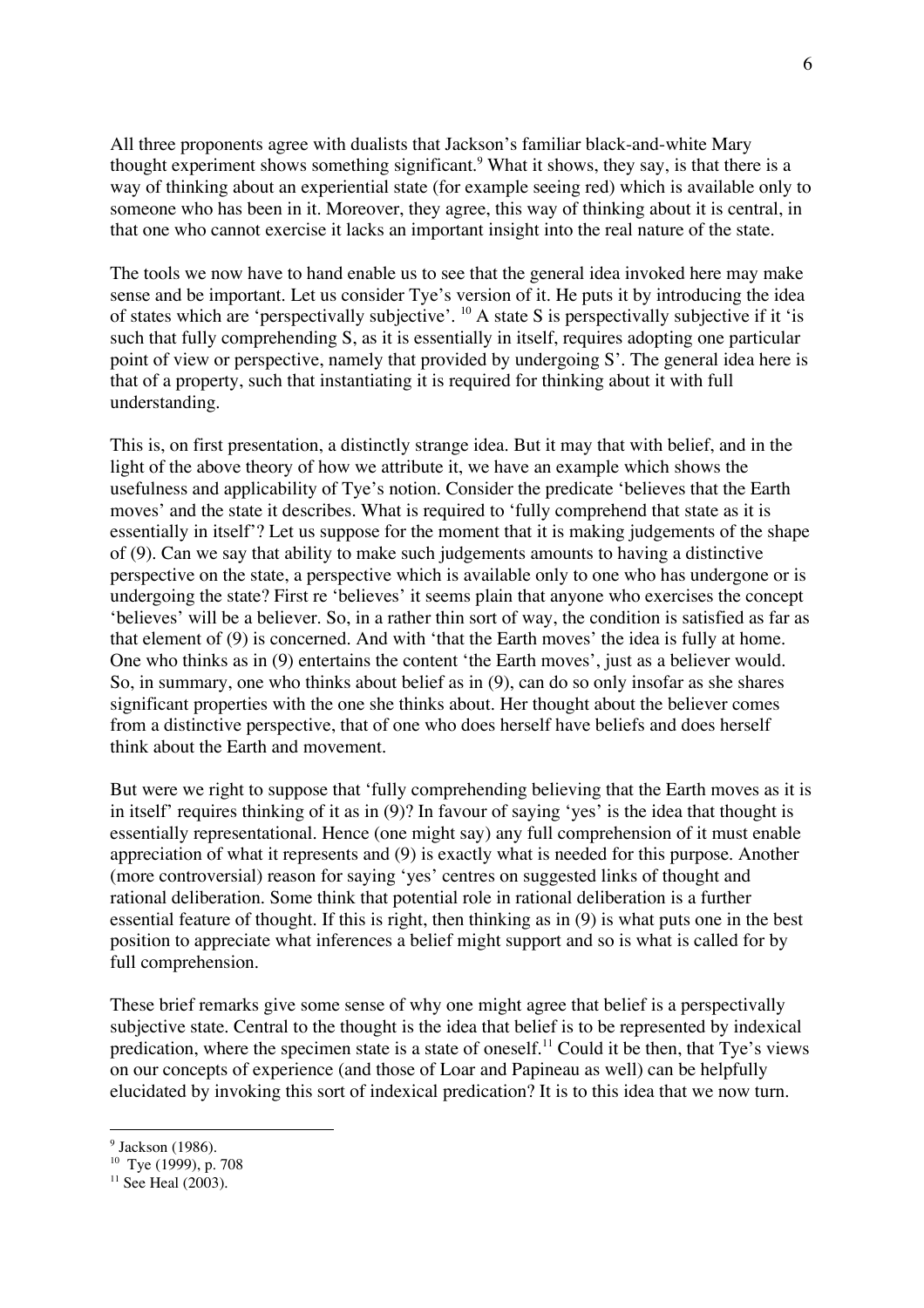## 3. Indexical predication and experiential concepts

The aim of this section is not to provide a fully worked out account of why application of experiential concepts should be taken to involve indexical predication. Rather the aim is to show that it is plausible, or at least not obviously wrong, to see things this way.

Let us take as our initial target this thought:

(10) Mary has a visual experience as of a broadening vertical band of light before her.

If the indexical predication proposal is correct then what goes on when I have such a thought is something like this: I exercise my concepts of Mary and of visual experience and also some indexical concept. Then, in the space which the indexical latches on to, something experiential occurs in me, viz. a representation, in reality or imagination, as of a broadening vertical band of light before me. An essential element of my thinking about Mary is my instantiating the very experiential feature which I attribute to her. So the shape is:

(11) Mary experiences visually thus {a visual experiencing by me as of a broadening vertical band of light before me}.

Is this a defensible story? Suppose first that I am actually having a visual experience as of a broadening vertical band of light before me. It seems clear that in this case I can use indexical predication to represent to myself how it is with Mary.

Suppose, however, that I am not actually having a visual experience of that kind. Then what the indexical will latch onto can be at best some visual imagining by me. Is such an imagining a 'visual experience' in the sense needed? Full discussion of the nature of images and sensory imagination is beyond the scope of this paper. But it is clear that many of us are entirely happy to say 'yes – visual imagining is a distinctive experience, like seeing, only much less rich, vivid and intense'. For purposes of this paper I shall take it that this view is correct.

The fact that in imagination, conceived this way, we have, at best, a 'faint copy' of actual experience does not present a difficulty for the indexical proposal. I may successfully and truthfully represent someone's movements by thinking 'She gestured with her arms thus {a gesturing with my arms by me}' even when the gesturing by me is sketchy or incomplete. To put things in terms of universals, the gesturing can do its job as long as, through its nature, it gets the right universal into the truth conditions of the thought. Being a sketchy or outline exemplar of the universal will do.

Applying the account to bodily feelings, for example pain, produces the idea that thinking

(12) Mary feels a pain in the toes of her right foot

has a structure something like this:

(13) Mary feels thus {an imagining by me, which is somehow pain-like in nature, as of a pain in the toes of my right foot}.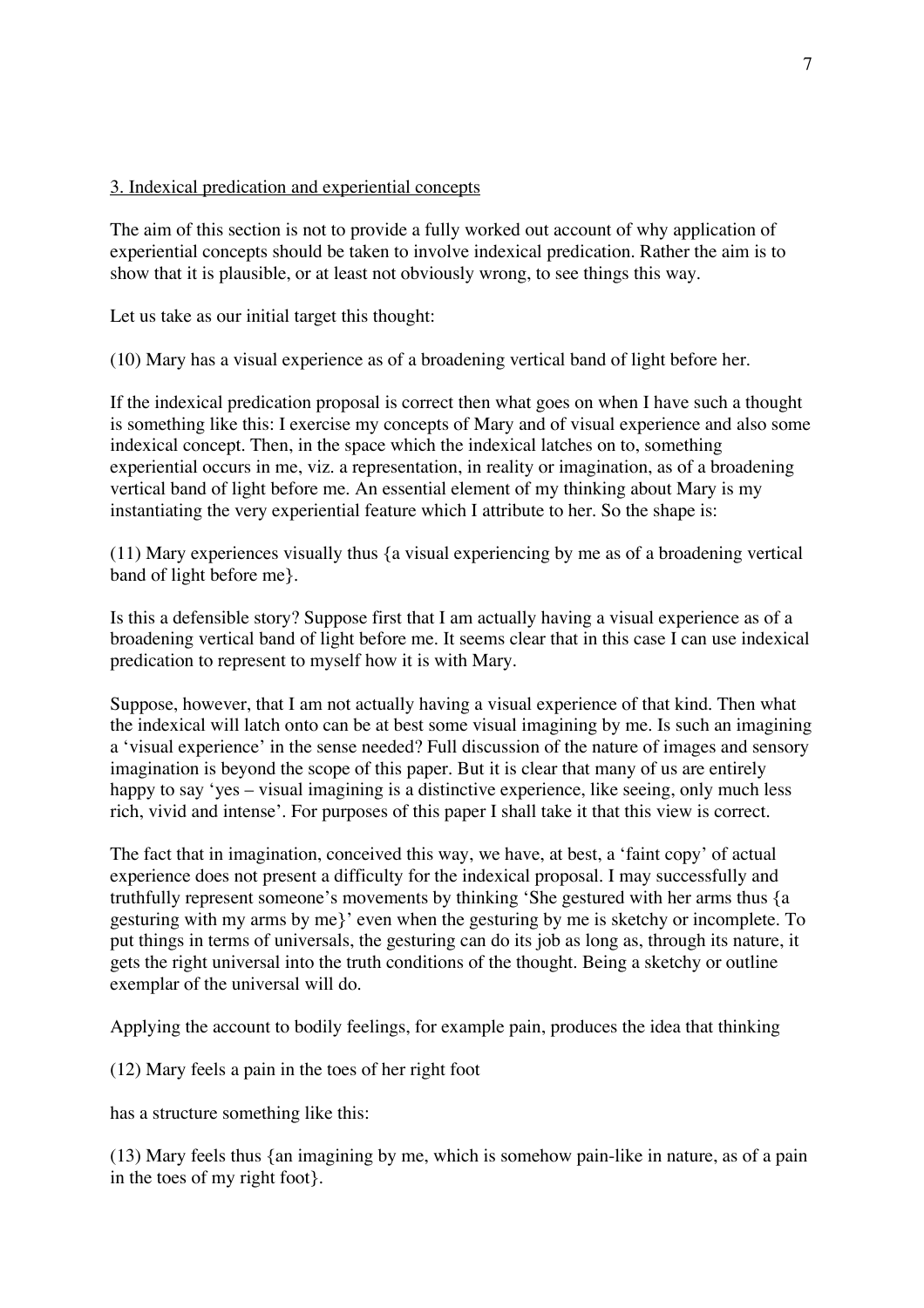This may look less plausible. So let me fill in the description: Mary feels as if she is having the toe nails on her right foot pulled out. I report that I found that I found that unpleasant to write – and with a kind of unpleasantness naturally expressing itself in grimacing and wincing and centred on awareness of the toes of my right foot. So the description 'an imagining of a somehow pain-like nature' is not wholly inappropriate to what went on.<sup>12</sup>

Some further facts about imagination need to be borne in mind and are helpful to the proposal. Imaginative enterprises can be undertaken at all levels of engagement, from the most superficial to the most demanding. To understand that Mary thinks that the Earth moves, I need not myself meditate deeply on what is involved in the Earth's moving. It is enough if I get to be in a position to activate my grasp on the concepts of the Earth and movement, if I need to. It is enough, in other words, that I am located at the relevant starting point for further reflection. Similarly with my thinking about Mary and her perceptual experiences or bodily feelings. I may do little more, in understanding (10) or (12) than nod in the direction of imaginative recreation of her state. The experiential element of what occurs in me may be so vestigial as to be virtually non-existent. But, as with the case of thinking about beliefs about the Earth, what is important is that I am poised to exercise an ability to engage more deeply in a certain distinctive way. The proposal requires that such deeper engagement, in the case of experiential concepts, will include imaginings which have some degree of experiential vividness and so are nearer to what occurs in Mary. And this idea has a good deal of plausibility.

Is it right to assume (as I have so far) that Loar, Tye and Papineau do have a common idea and that what is said above is a fair account of the first element of it? Here are some of the phrases and claims, which suggest their views are at least closely related to what has been outlined in sections 2 and 3. Loar talks about 'phenomenal concepts' (i.e. the ones of feeling and experience we want to elucidate) as being 'type-demonstratives' and having the form 'x is one of that kind'. He rejects the Lewis 'ability' response to Jackson-type dualist arguments<sup>13</sup> but thinks that what we may call the 'Lewis abilities' (viz the ability to identify the experience in oneself and the ability to imagine it) are important components of the possession of these particular concepts. He talks also of the use of images to 'focus' thoughts of an identifiable kind on that kind. 'One can focus attention on a phenomenal quality of a cramp feeling by way of a token cramp feeling'.<sup>14</sup> Tye insists that phenomenal concepts are 'perspectically subjective' and as we saw at the end of section 2, this fits with the articulation offered here. He too stresses the link between possessing phenomenal concepts and Lewis abilities and he remarks that exercise of the concepts involves having, or being poised to have, images.<sup>15</sup> Papineau offers more detail about the sort of syntax and semantics he is assuming than Loar or Tye and what he says seems to indicate that he is operating an indexical predicate model. Thus he says explicitly that for him phenomenal concepts have the form 'the experience: ---' where the gap may be filled by some perception or imagination. Following from that he elaborates a 'quotational model' and in the course of it says such things as '[U]ses of phenomenal concepts do not work by pointing directly to some past experience; rather they 'quote' a current act of perceptual re-creation, and thereby refer to that experience which appropriately resembles that quoted exemplar.'<sup>16</sup>

<sup>&</sup>lt;sup>12</sup> Cf Tye (1999) p.712 ftnt 12.

 $13$  Lewis (1990).

<sup>14</sup> Loar (1991), pp. 600, 604, 607.

<sup>&</sup>lt;sup>15</sup> Tye (1999), 708-12.

<sup>16</sup> Papineau (2002), ch. 4, esp. pp. 114ff.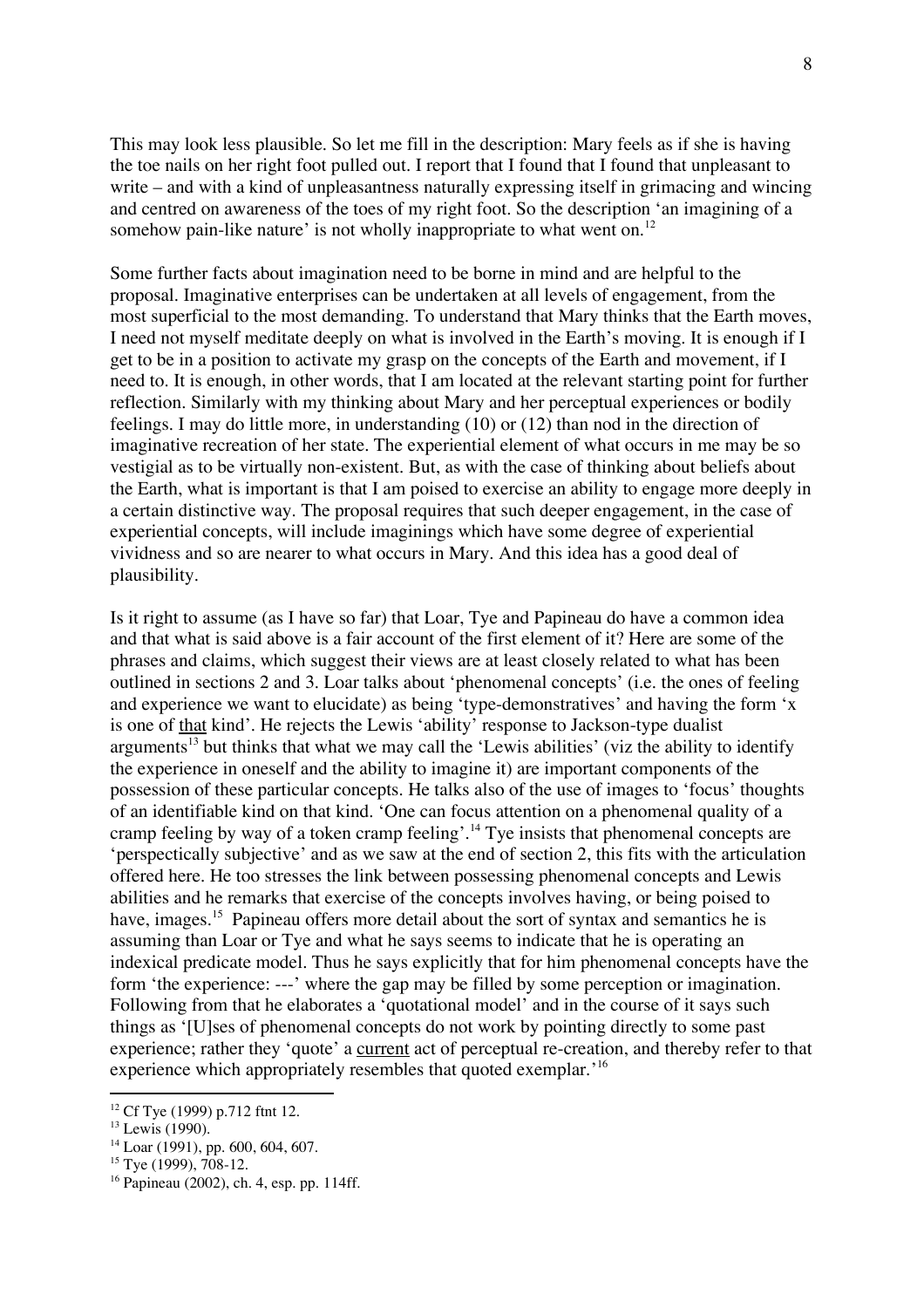It may be that despite these resonances and suggestive claims, the account I have given misrepresents the views of Loar, Tye and Papineau. But full discussion of their views, with canvassing of alternative interpretations, would take us too far out our way. So in what follows I shall assume that we have got the first part of the proposal correctly articulated. We turn now to consider whether the understanding of experiential concepts outlined in sections 2 and 3 does offer materials for defending specific physicalism and weakening the appeal of dualism.

## 4. Concepts, properties and the defence of physicalism

There are plenty of truths which on first presentation are puzzling and not easy to accept, but which reflection can make more intelligible. For example, people may find it strange when told that it is the rotation of the Earth rather than the movement of the Sun which explains day and night. But we can be got to see that the facts which seem to point to an unmoving surface for the Earth (no wind, no sense of movement etc.) are not conclusive, and that things would in fact look and feel just as they do even if the Earth rotated and the Sun stood still. When we appreciate this, then our sense of bewilderment and resistance may well vanish. Another case is that of the Gambler's Fallacy. Many of us fall for the fallacy and say 'It must be that, after this run of nine tails, a head is more likely than a tail on the next toss of this coin. A run of ten tails is highly unlikely!' But most of us can also be got to see that there is something suspect about this thought, since it is precisely the fairness of the coin which makes the run of tails unlikely – and if the coin is fair then head and tail are equally likely on the next toss. We have made the error of not taking into account that fact that most of the improbability of the tentail scenario has already occurred by the time we are up to nine tails. Again we can be persuaded of this and so come to embrace without any unease the idea, which at first seemed so absurd, that heads and tails have an even chance on the tenth toss.

The aim of the proposal, in its second element, is to do something similar for specific physicalism, to make it more intelligible or acceptable. Here is an outline of how it hopes to persuade us that our bewilderment and resistance to such physicalism is rooted in confusion. I shall present it in two parts, (I) and (II).

It starts by emphasising a general contrast between conceptual/epistemological matters and ontology. Defenders of the proposal say here:

(I) There is no general argument from conceptual difference to ontological difference, because different concepts can sometimes provide alternative handles on the same property. Experiential concepts and physical concepts are indeed different and we should therefore concede something to dualists. But we should not conclude from this conceptual dualism to an ontological dualism. Instead we should take it that experiential concepts provide an indexical handle on what the physical concepts specify non-indexically.

Then it moves on to diagnosing our resistance to seeing things this way:

(II) We have not hitherto been happy to recognise this truth because we have been misled by the conceptual dualism. Lacking the insight that experiential concepts are indexical, we have misinterpreted the contrast, have been (unnecessarily) bewildered by claims like (A), have had the (mistaken) sense that there is an explanatory gap and have been tempted to dualism.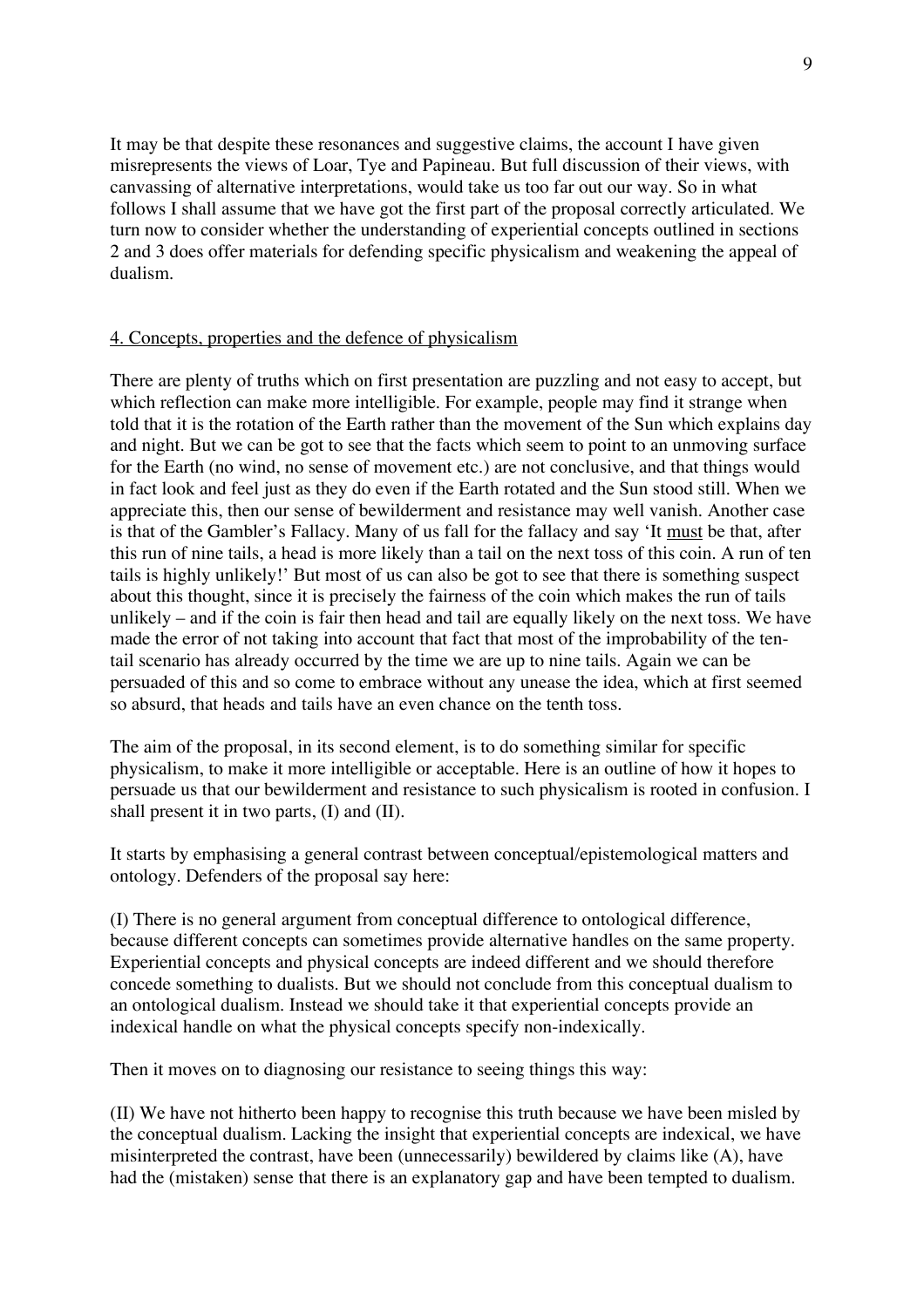But these feelings and intellectual impulses are rooted in illusion, which we can dispel by reflection on the indexicality of experiential concepts.

How should we assess this? Setting out (I) needs a little care. Some have been tempted to express it by saying that we should recognise for predicates a distinction analogous to the sense/reference distinction for referring expressions.  $17$  But this way of putting things threatens complications. Certainly we may apply the sense/reference distinction to predicates, by taking the reference of a predicate to be its extension. This, however, is not what is meant by those invoking the sense/reference distinction in our current context. Their assumption is rather that predicates can be thought of as referring to properties (not extensions) and that properties can themselves, like particulars, have (further) different properties. But we need to do philosophical work to show that there is a point in treating predicates as 'referring' to properties, conceived in this way. There is no general agreement on whether it is worth doing this work or how to do it. It is a daunting thought that we need to engage with this controversial metaphysics in order to advance our discussion. There is, in addition, a further potential pitfall for specific physicalism in the strategy of saying that there are properties which may themselves have different properties and so present themselves to us in different ways. It is that allowing in these properties of properties hands the initiative back to the dualist. 18

One attraction of the approach via indexical predication is that it provides (or seems to provide) a way of bypassing these particular controversies and difficulties. Consider the utterances 'The brooch is hexagonal' and 'The brooch is this shape {a hexagonal specimen}'. If ever there is to be a case where two utterances with different meanings (in some intuitive sense) can be allowed to report the same fact (again in some intuitive sense), then surely this is it. So if we can persuade ourselves that the case of experiential and physical concepts is an example of this comparatively uncontentious sort of conceptual contrast then we can neglect further complexities about the identity conditions for properties and facts. It is also clear that we do not lay ourselves open to dualist counterattack. (On the other hand, if we cannot persuade ourselves of this, then the problems with what we mean by property and fact identity will recur in full force.)

So (I) is right in pointing out that the move from 'These sentences contain predicates with different meanings' to 'These sentences report different facts' is not always valid. It is also right in suggesting that some contrasts of indexical and non-indexical concepts provide persuasive cases where the move would fail. And we have already agreed (in section 3) that experiential concepts are indexical. Thus far the proposal stacks up. It has established in schematic form the coherence of the view that experiential and physical concepts might relate as indexical and non-indexical ways of specifying the same feature of the world.

Defenders of specific physicalism have many familiar considerations to cite in favour of their view. They may for example point to the explanatory role of the psychological, the unattractiveness of allowing overdetermination and so forth. But sceptics about specific physicalism are not convinced by these. The interest of the line suggested in (II) is its promise of explaining why the sceptics are not convinced and of showing that their resistance is

 <sup>17</sup> Papineau, (2002) p. <sup>49</sup>

<sup>&</sup>lt;sup>18</sup> Someone who has noted the importance of this in the context of the debate over physicalism is White (1986). The initiative mentioned here is energetically pursued by Chalmers in his arguments for dualism. (Chalmers 1996, ch 4).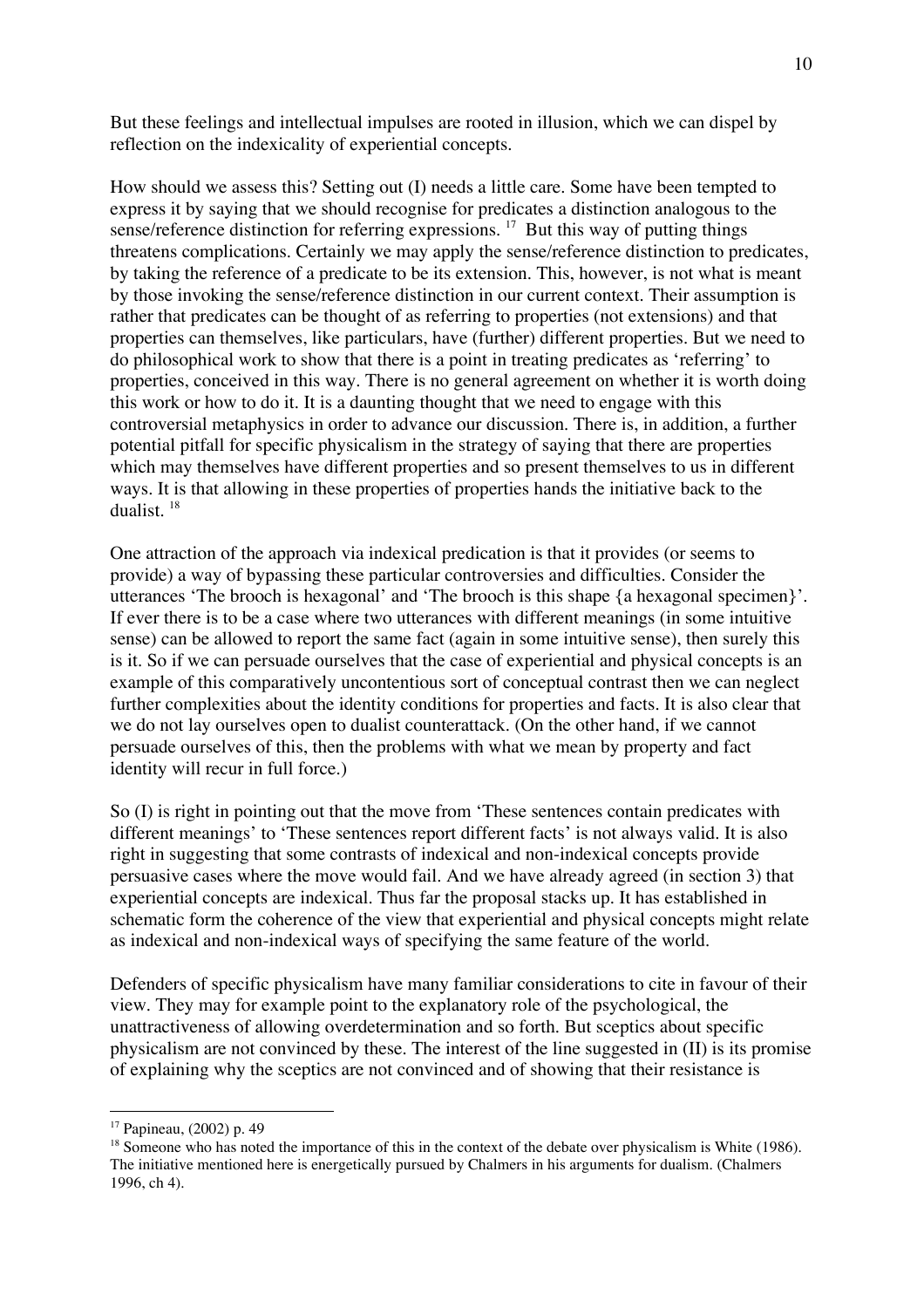unreasonable. Compare the position on the movement of the Earth or the Gambler's Fallacy. It is one thing to give the evidence in favour of the Earth rotating or for an even chance of a tail on the next throw. It is another thing to show the flaws in the thought processes which lead to sympathy with the contrary view. If we can only do the former and not the latter we remain confronted with a paradox, viz. seemingly persuasive considerations in favour of incompatible positions. To get to a stable and non-paradoxical position we need to undermine the appeal of the false views more directly. If we can expose the confusions which give illusory appeal to the false views then we allow the arguments in favour of the right views to operate with full effectiveness.

It is at this point that we come to (II).

### 5 Indexical thinking and illusion

It is admitted on all hands that specific physicalist claims, like (A), are liable to seem bewildering and to arouse resistance. The claim of (II) is that understanding the indexicality of experiential concepts provides a way into thinking about the issue which will diminish this bewilderment and resistance. But how exactly is this to work?

This section considers two lines of thought. In all probability neither of them represents the central suggestion in the proposal. But it is worth clarifying them, if only to set them on one side. We shall come closer to the proposal in the next section.

The two lines of thought to be considered now have in common that they are ambitious. They aim to unmask the supposed illusion, and to dismantle it completely, by starting from uncontroversial ideas and building on them by uncontroversial moves. If they succeed then we shall end up as happy about specific physicalist claims as we are about taking the Earth to rotate or the chances of a tail next toss to be evens. It is indexical predication which is the crucial new ingredient to be deployed in (II). So these two ways of trying to understand (II) start from reflecting on indexical predications.

Consider indexical thinking of this form:

(14) Mary is thus {an occurring in my brain of events of character  $C$ }.

According to proponents of the proposal, it is thinking of this shape which goes on when I think that Mary has a visual experience as of a broadening vertical band of light before her. They must hold this, since it is their claim that what goes on when Mary has a visual experience as of a broadening vertical band of light before her is nothing other than the occurrence of certain brain events in her, say events of character C, and it is also their claim that experiential concepts are indexical.

(14) presents one way in which I might think about how it is with Mary's brain, viz indexically by using my own brain as a specimen. But there are other ways of thinking about how it is with her brain. For example I might think something like this:

(15) Mary has events of character C occurring in her brain.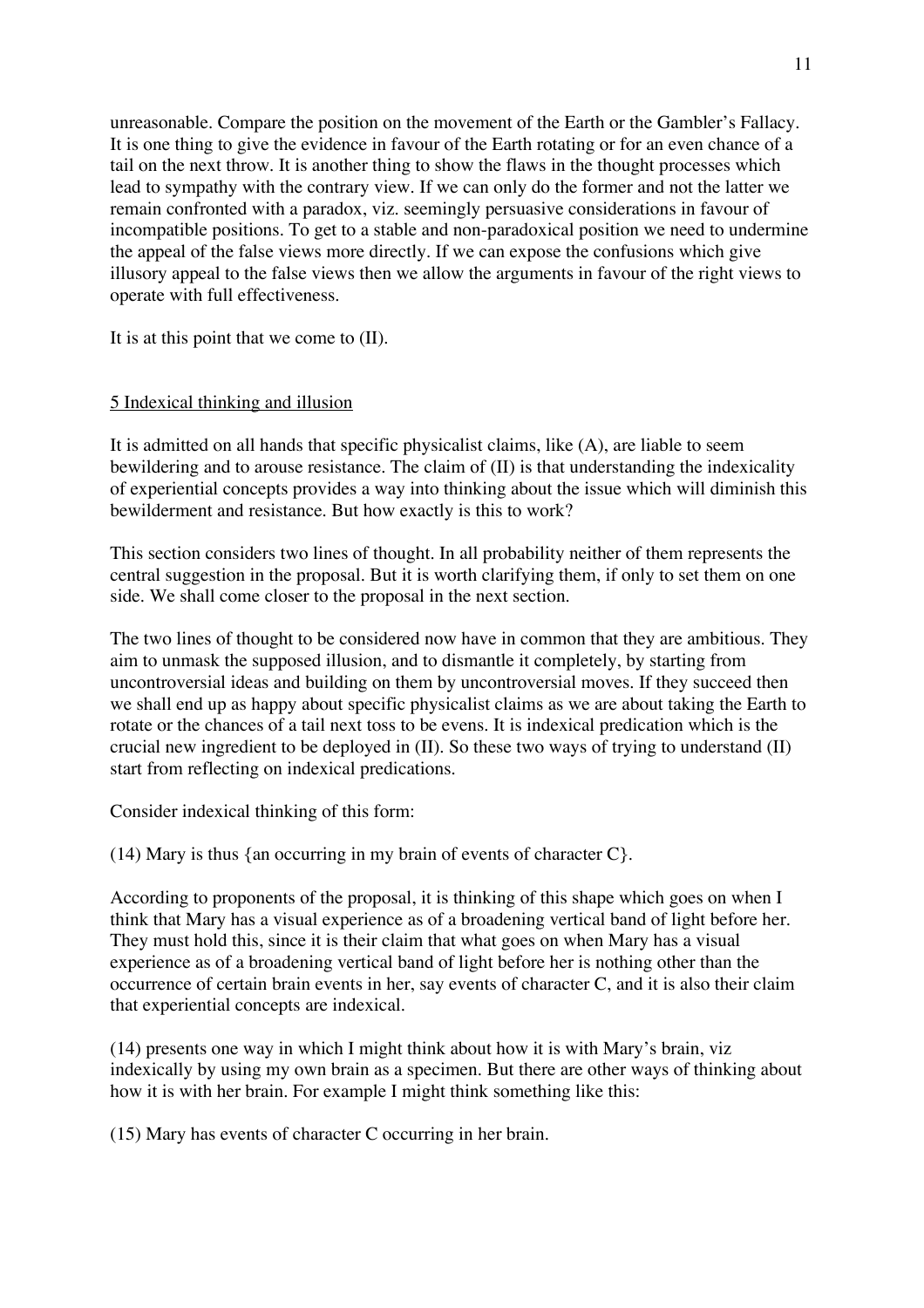If we could show how illusions might arise by juxtaposing thinking of the forms (14) and (15) it would indeed be powerful and interesting. This is because this line of reflection starts from ideas – of a complex physical state and of the possibility of representing it both indexically and non-indexically – which should be admitted by everyone to be unproblematic. If we can see how careless or unreflective deployment of these unproblematic materials could lead to muddle and dualist illusion, then that would clearly be very illuminating.

So let us reflect on (14). What psychological configuration are we to brood on when we think about it? To see the options here we need to understand a bit more of the workings of indexical predicates. The presence of a given predicate-correlate in the context of an indexical-predicate token is not by itself enough to enable that predicate-correlate to help fix the truth conditions of the claim in which that token occurs. It is also required that the indexical 'latch on' to the predicate-correlate. 'Latching on' is the label for whatever puts the thinker into an appropriate relation to an element in her environment to enable that element to figure in the content of her thought.

In the sort of example given by

(1) My curtains are coloured thus {a specimen of red material}

the latching on is mediated by perception and, very probably, a demonstration as well. If someone is to understand (1) she needs to perceive the relevant piece of material, she needs to perceive it as the right colour and she needs to appreciate that what is attributed to the curtains is the colour she is attending to perceptually.

So attentive perception provides one kind of appropriate relation. But we should not think that it is the only one or take for granted that it is present in every case. Consider again

(9) Mary believes thus {a thinking by me that the Earth moves}.

It is implausible and unnecessary to apply the perceptual/demonstrative model here and say that when I think as in (9) I must have perceptual awareness of my thoughts or inwardly point at one of them. <sup>19</sup>

To see why this is so it will be helpful to think of referential indexicals and remind ourselves of the difference between those which are 'demonstrative' and those which are 'pure'. 'That' is typically a demonstrative indexical, since it is used in the context of a perceptually presented array of possible referents, and it needs supplementation by a demonstration, or something of the kind, to help it fix on one rather than another. But some referential indexicals can latch on to their referents without benefit of either perceptual presentation or demonstration. This is because the rule governing their use links any token in a context to its semantic correlate in that context by a function which is certain to fix on exactly one appropriate referent. Such a function will operate to deliver that referent without need of supplementation by perception or demonstration. For example, a token of 'I' refers to whoever produced it, whether or not that person is presented to him or herself in perception, or proprioception. Hence  $\dot{\mathbf{T}}$  is a pure indexical.  $^{20}$ 

<sup>&</sup>lt;sup>19</sup> Also it has unfortunate consequences. For more on this see Heal (unpublished).

<sup>20</sup> Kaplan (1989).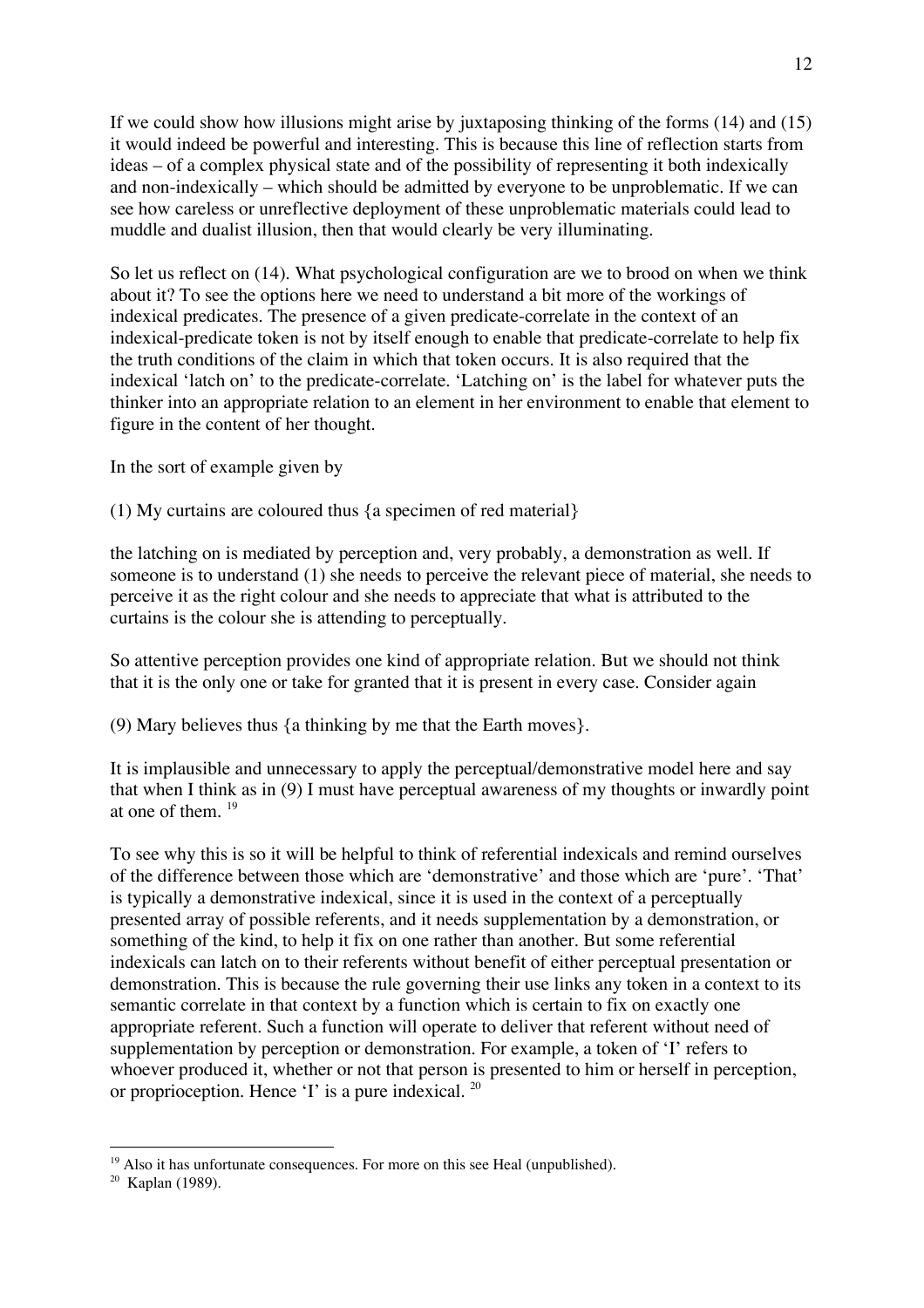An analogous distinction can be drawn for indexical predicates. And in the light of it thoughts of the shape of (9), can be seen to involve pure indexical predication. Let me spell this out a little more clearly. If the whole thought is well-formed, there will be only one embedded thinking in the appropriate location. So the indexical can latch on to it without need of more cognitive activity. All I need to do is the thinking about the Earth and movement, in the right juxtaposition to the thinking about Mary and belief. Moreover, and very importantly, what the indexical latches on to is something which is already a thinking by me. Hence it is already the case that it contributes to fixing the content of my thoughts. So, unlike with the colour in (1), there is no need of further cognitive engagement with this thinking to enable it to play a role in fixing what I think. I do not need to think that I think it, as well as just thinking it, in order for it to determine what thinking I attribute to Mary.

Let us now return to the question of whether we can substantiate (II) by brooding on (14) and (15). Is the indexicality of (14) pure or perceptual/demonstrative? The suggestion that it is pure is very difficult to understand. Presented just baldly it offers no intelligible account of how the indexical latches on to the complex physical property or how the instantiation of that property could contribute to the content of my thought, let alone how it could contribute the content about a broadening vertical band of light.

It may be that there is a supplementation, namely acceptance of the truth of specific physicalism, which would make the proposal less bald and (up to a point) more intelligible. Consider (11):

(11) Mary experiences visually thus {a visual experiencing by me as of a broadening vertical band of light before me}.

Acceptance of specific physicalism would licence the substitution of (11) for (14). And with (11), it seems more plausible that the indexical could be pure. This is because with (11) the item latched on to is already in consciousness, already in some way contributing to the content of the mind.

But this whole line of thought is not one which is allowed on the current ambitious strategy. Willingness to accept specific physicalism is to be the upshot of the reflection. It is not something we can just help ourselves to.

So let us look at the other possibility, taking the indexicality to be perceptually based. And let us start with another example of perceptual awareness of a complex physical property. Suppose that part of my body has some distinctive physical configuration, for example my long hair is in two plaits, which have themselves have been tied into a granny knot. I may now describe someone else, say Mary, in either of two ways. I may say, nonindexically, that her hair is in two plaits tied in a granny knot. Or I may say indexically and while looking at my own hair, 'Mary, as to her hair, is thus  ${m$  hair with its plaits and granny knot}'.

Does the availability of these two concepts have any illusion-generating potential? Am I at all tempted to suppose that there are two properties here? Of course not. And this is so, even if my hair presents the configuration to me in a distinctive sort of gestalt which I cannot unpack a priori in such a way as to see its equivalence to the topological mathematical description of the plaits and granny knot. Although I cannot untangle my gestalt, I am not tempted to suppose that it is something other than a knot-like configuration which I am apprehending.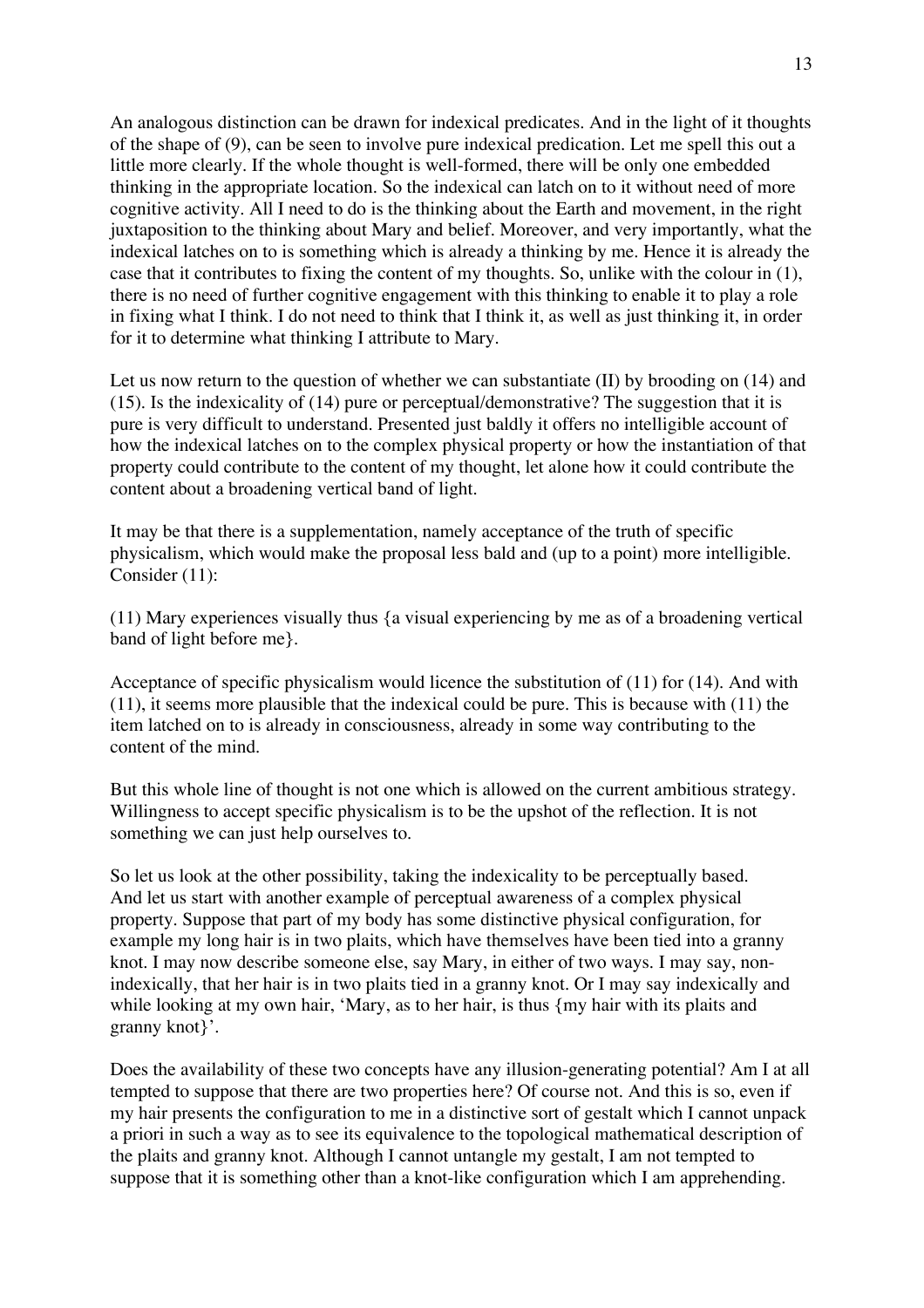Nothing about the indexical grasp I have on the hair arrangement tempts me to get its ontological category wrong and hence to find unintelligible the identification of it with a topological configuration.

One may protest that this case is not at all the kind we should be considering. Experiential concepts, let us remember, are 'perspectivally subjective'. This means that the specimen which is indexically invoked, the property bearer, must be oneself. The case of the hair clearly does not satisfy this condition. Someone else with the same hair arrangement would do just as well as an exemplar for attributing this property indexically.

So here is another case. Suppose I feel my teeth with my tongue and note a particular configuration of them. This way of thinking of this tooth configuration is one I can deploy only when sensing my own dental condition with my own tongue. We cannot feel others' teeth from this angle in this way (not even if we are dentists or lovers). So this indexical concept is 'perspectivally subjective'.

Again it is clear that this has no illusion-generating potential. It makes no difficulty for my accepting the idea that what I attribute indexically (as when I think 'Mary, as to her teeth, is thus {my own tooth configuration as felt by my tongue}') could be described in physical terms, via talk of canines, incisors, angles and so forth.

A third case is that of proprioception, which makes me aware of the configuration of my limbs, and such things as the condition my muscles. In imagining that the latching on to my brain condition is perceptual what we have done, in effect, is imagine that something like proprioception extends to provide awareness not only of the configuration of the limbs but also of the configuration of the brain. Would the existence of this allow us to understand why specific physicalism is so bewildering? It is apparent, I believe, that it would not. Tooth or limb awareness do not give rise to bewilderment or illusion. Why should brain awareness be so different?

We have pursued the perceptual model in various versions, offering kinds of perception which are progressively more inward directed and perspectival. But none of them yields any insight into why bewilderment and illusion might be generated by indexical thinking based in such perceptual awareness of a complex bodily state. The problem with spelling out (II) on these lines is quite general. The grasp on a property which is given us by perceptual awareness (whether in vision, touch or proprioception) may be incomplete, lacking in detail, impressionistic, perspectival. But none of these features of perception, or of the kind of information it delivers, gives any reason to suppose that it is liable to mislead us about the ontological category of what we are aware of.

Perhaps then, this line of thought does not represent what the defenders of the proposal had in mind. And indeed there is strong reason to think that it cannot be what they intended.

Insofar as there is any phenomenology in the perceptual situations described above, it exists in virtue of the perceptual awareness of what is indexically represented. It is my awareness of my hair as I look at my plaits, or my awareness of my teeth as I feel them, or my awareness of my limbs in proprioception, which is a candidate for having phenomenology. We do not think that having one's hair or teeth or limbs configured thus and so, are themselves states which bring phenomenology with them. These configurations could exist without being perceived (if I am deeply asleep, for example) and would then not give rise to anything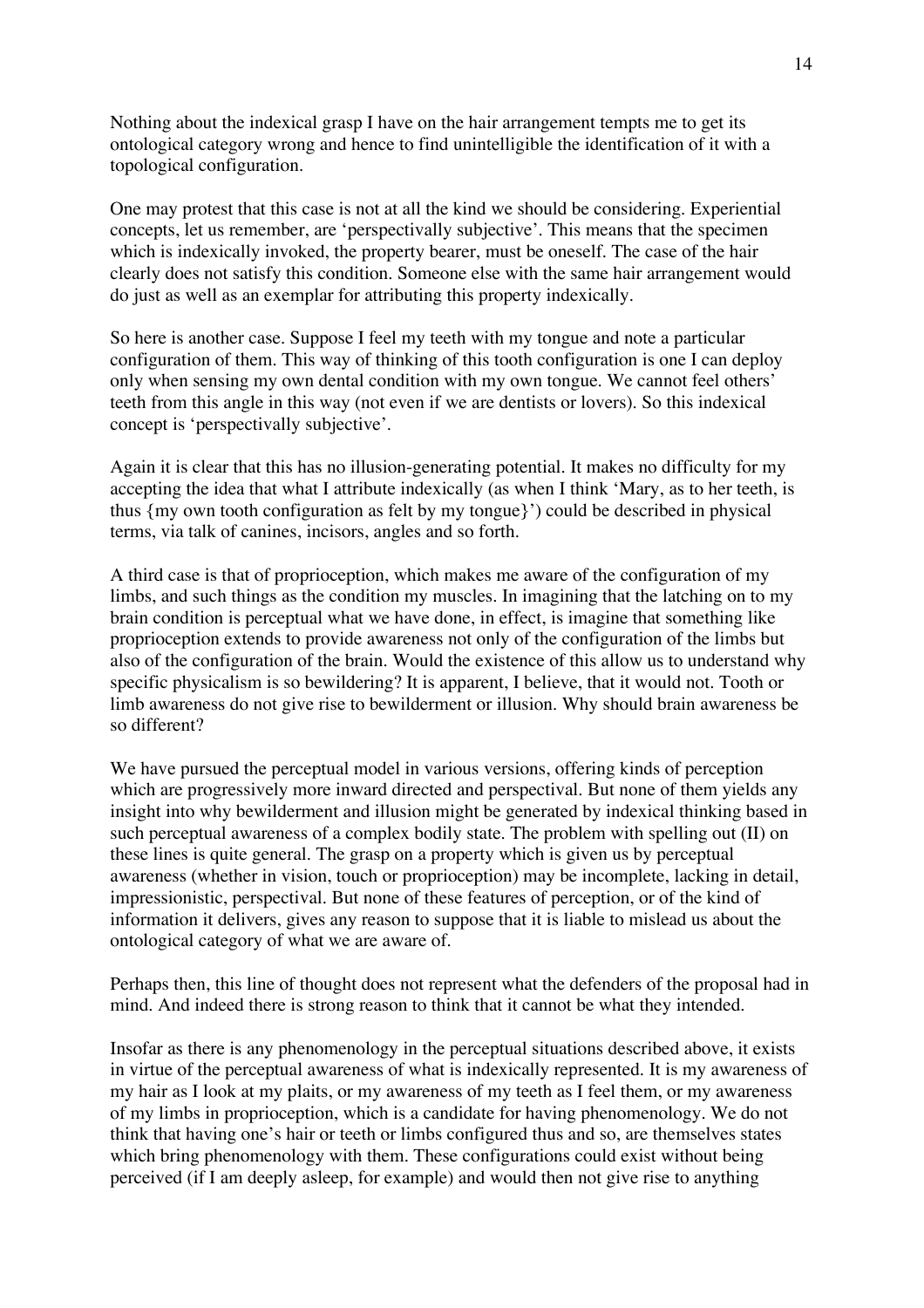experiential in me. But what we are trying to get light on is how there could be a different sort of physical configuration, one which, quite apart from whether there is any higher order representation of it, could itself constitute the existence of an experiential state. To put this another way, the defenders of the proposal require that what is indexically latched on to is itself already an experience of mine. It is not a (mere) potential object of experience but something with its own experiential nature. What occurs in the curly brackets (so to speak) must be something which would be an experiencing of mine, even if it did not occur framed by my exercising concepts of Mary and of her visual state. Perhaps by being so framed it becomes intensified or in some other way modified as an experience.<sup>21</sup> Perhaps it becomes 'conscious' in the sense where 'consciousness' is spelled out in terms of higher order thought or first person authority. But it is already 'conscious' or 'experiential' in the sense which is our primary concern, viz. involving 'what it's like' or 'phenomenology'.

So we were much closer to the spirit of the proposal in our first attempt to interpret (14), namely as a pure indexical. But, to repeat, this interpretation of (14) only begins to make sense if we already find specific physicalism intelligible and hence are willing to substitute (11) for (14). Our problem was to see how the physical and the experiential could be intelligibly related, as they are said to be in (A). All that has happened in our being told that we may equate (14) with (11) is that the specific physicalist tub has been thumped again. But nothing has been said which should make us happier to thump it ourselves.

Let us now look briefly at another option. As we noted at the start of this section, the indexicality of experiential concepts is the new ingredient in the debate which is supposed to help us unravel our muddle. And what we agreed on earlier in section 3, what defenders of the proposal themselves stress, is not merely that experiential concepts are indexical but further that the indexically used specimen is an instance of a mental property. (That is in effect what has emerged in our discussion of (14) and (11).) As Papineau puts it 'Phenomenal concepts are thus a peculiar species of indexical term. They can only be formed using exemplars from the thinker's own mind.<sup>'22</sup>

So perhaps it is merely more consideration of

(11) Mary experiences visually thus {a visual experiencing by me as of a broadening vertical band of light before me}.

which is we need to make specific physicalism less bewildering?

The problem with seeking to fill out (II) by this route is that indexical predication is a useful way of engaging with many aspects of the world and its use is consistent with many different metaphysical natures and statuses for what we represent by its means. There is therefore no quick argument from the indexicality of experiential concepts (of the kind instanced in (11)) to the truth or falsity of any particular metaphysical position on the mental. The indexicality of experiential concepts, just as such, is prima facie neutral between dualism, specific physicalism and other possible metaphysical positions. And since it does not directly support specific physicalism, whatever help it is to give to that position, (e.g. by undermining supposed arguments against it) will have to come in some more complex and indirect way.

 <sup>21</sup> Papineau (2002), p. <sup>120</sup>

 $22$  Papineau (2002) p. 124 (my italics).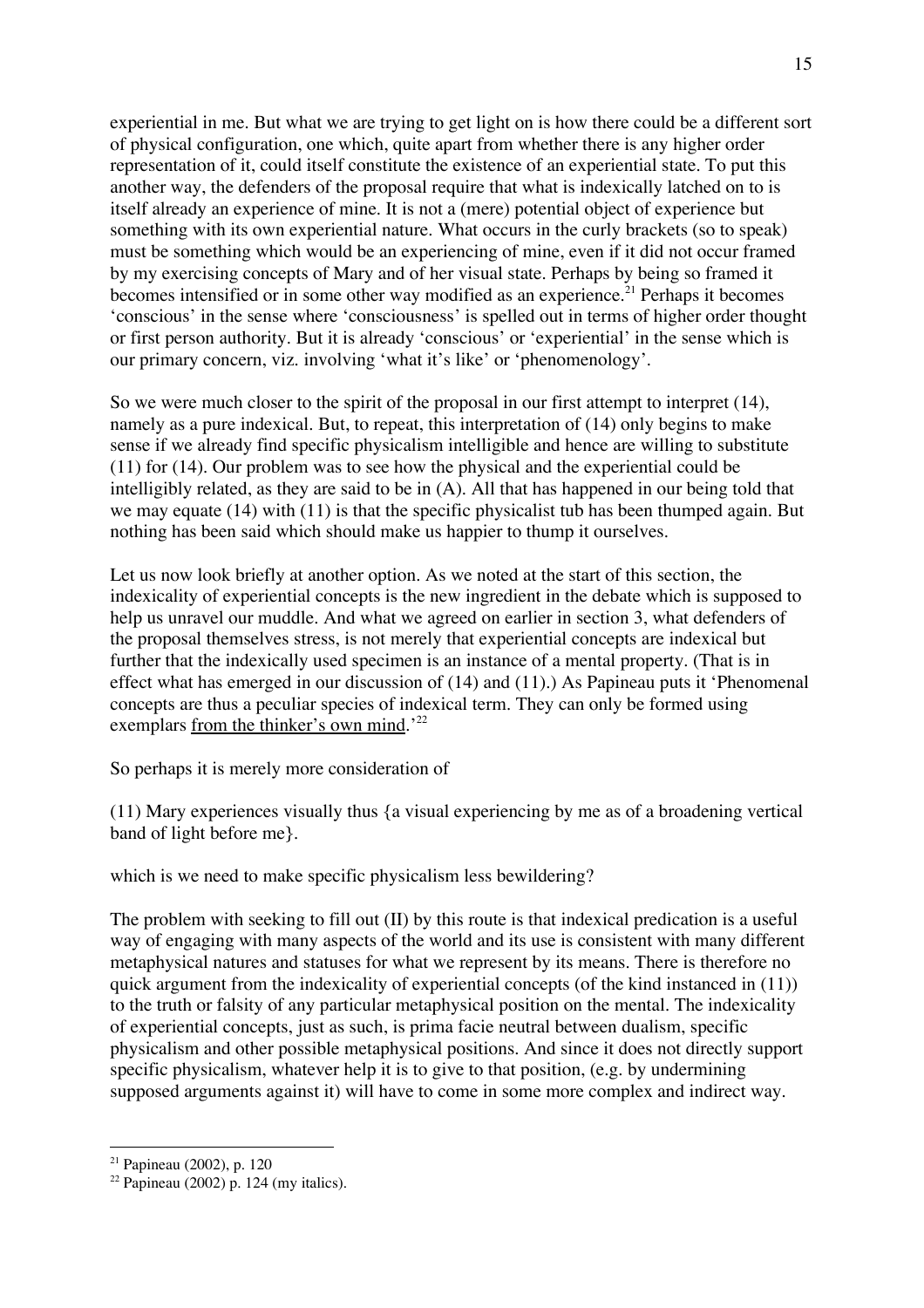In summary then, the claim of (II) is that we can diminish our temptation to dualism and our resistance to specific physicalism by reflecting on the indexicality of experiential concepts. We have tested that claim by engaging in such reflection, in one case by starting from the form exhibited in (14) and on the other by starting from the form exhibited in (11). Neither route has yielded what was promised. It is clear that we can think indexically about the physical, as with the perceptual/demonstrative versions of (14). It is clear that we can think indexically about the experiential, as with (11). But we are no nearer understanding how the experiential could be the physical, why we find claims like (A) so bewildering and how our bewilderment might be a mere muddle.

So perhaps we need to look at a more complex but less ambitious strategy.

### 6 A third way?

In the case of the stationary Earth or the Gambler's Fallacy we can achieve particularly satisfactory and thorough exposures of the initial illusions – that the Earth cannot be rotating, that the probability of a tail next time must be more than evens. They are satisfactory and thorough because they work without our needing to entertain at the start what we find so bewildering. Instead we begin from different and uncontentious ideas (what it is like to be on a large moving object, the probability judgements one can make as one moves through a series of tosses), development of which by intelligible steps then works to produce the enlightenment we want. The upshot is that the illusory appeal of the false statements evaporates.

We have not so far found an analogous cure for the bewilderment induced by specific physicalism. There is however a third interpretation of the proposal which we need to consider. Perhaps the proposal says this:

If specific physicalism were true then things would still appear to us just as they do, in particular we would be liable to find it bewildering and to find dualism tempting because of certain cognitive illusions we are prone to. There are many considerations which already tell in favour of specific physicalism (the explanatory role of the psychological, the drawbacks of allowing overdetermination, etc.). Therefore specific physicalism is the best explanation of our total situation, since it accounts for both these familiar considerations and also for the bewilderment and temptation. Therefore specific physicalism is probably true. And given that it is true, then our bewilderment and temptation are the upshot of illusion. We should accept that this is the position and endorse specific physicalism, even if the bewilderment has not been completely dispelled or the temptation to dualism been removed.<sup>23</sup>

Crucial to this account is the claim that we would find specific physicalism bewildering and be tempted to dualism, even if it were true. Loar's view about the genesis of the muddles is as follows: 'The problem of the explanatory gap stems from an illusion. What generates the problem is not appreciating that there can be two conceptually independent 'direct grasps' of a single essence, that is grasping it demonstratively by experiencing it, and grasping it in theoretical terms. The illusion is of expected transparency: a direct grasp of a property ought to reveal how it is internally constituted, and if it is not revealed as physically constituted,

<sup>&</sup>lt;sup>23</sup> Papineau says that his aim is to free us from the grip of a dualist compulsion.(2002, p3). But by calling it a 'compulsion' he acknowledges the near impossibility of achieving the aim.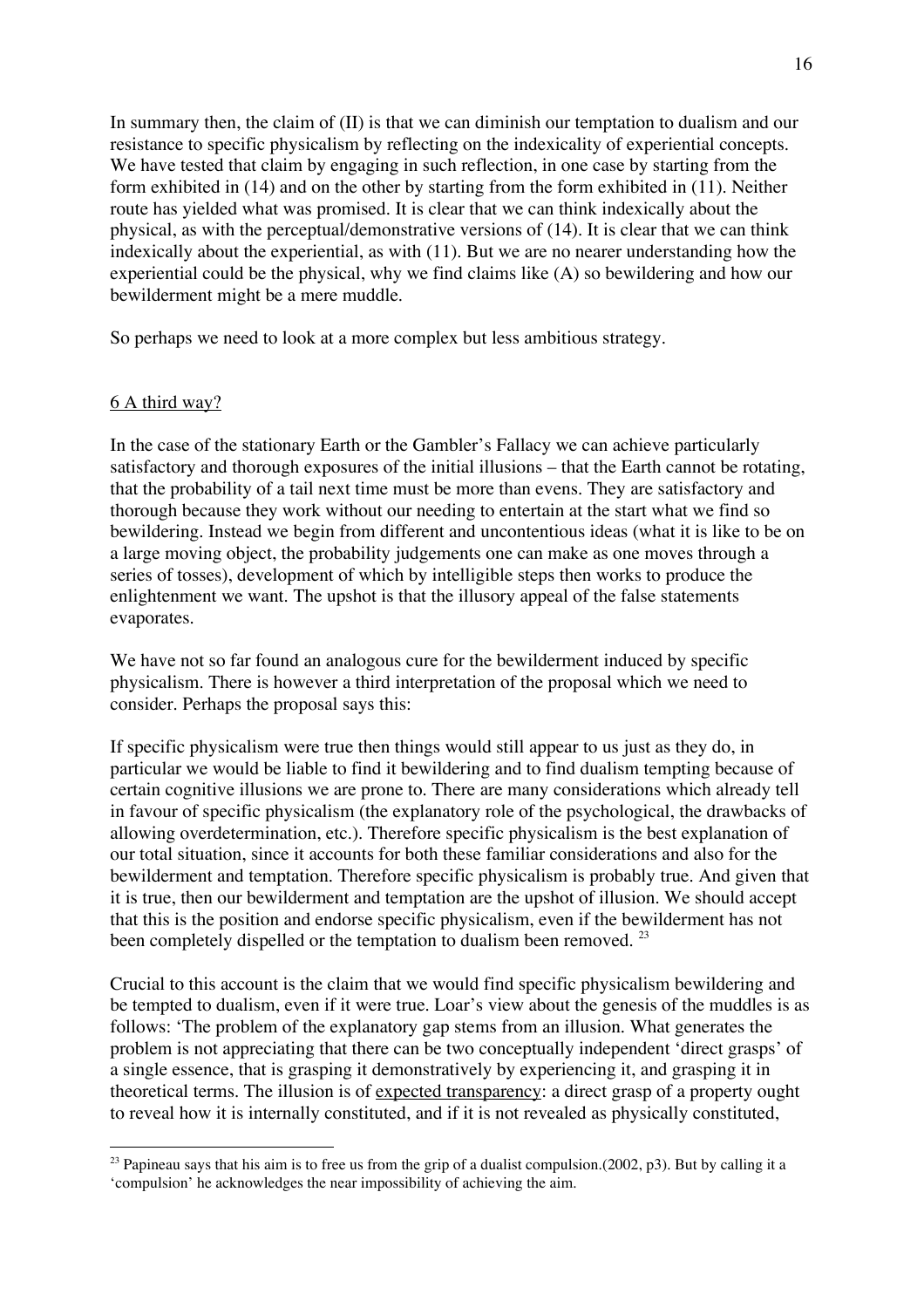then it is not so. The mistake is the thought that the direct grasp of essence ought to be a transparent grasp, and it is a natural enough expectation.<sup>' 24</sup>

Papineau offers a slightly different suggestion. He says '[T]here is an intuitive sense in which exercises of material concepts 'leave out' the experience at issue. They 'leave out' the pain and the technicolour phenomenology, in the sense that they don't activate or involve those experiences. Now, it is all too easy to slide from this to the conclusion that, in exercising material concepts, we are not thinking about the experiences themselves. After all, don't the material modes of thought 'leave out' the experiences, in a way that our phenomenal concepts do not? And doesn't this show that the material concepts simply don't refer to the experiences denoted by our phenomenal concept of pain? This line of thought is terribly natural, and I think it is what lies behind the inescapable conviction that the mind must be extra to the brain<sup> $, 25$ </sup>.

Tye seems to agree with Papineau. Considering the specific physicalist claim 'The visual experience of red = brain state B' he says 'Exercising the neurophysiological concept is not apt to trigger a visual image of red. It may then be tempting to infer that the right hand side has left out the phenomenology of the left, that there is a huge gap that the physicalist has failed to close.<sup>'26</sup>

But are these suggestions convincing? Let us consider Loar's claim first. To understand it we need to say a little about his terminology. By a 'direct' grasp on a property he means (roughly) one which is both accurate and not mediated by appreciating the relation of the property to something else. For example, if I identify squareness as 'the geometrical property Plato discusses at Meno 82c-d' or as 'a property which if possessed by wheels will lead to bumpy progress in the vehicle' then I think of it indirectly. But if I think of it as 'squareness' then I think of it directly. As we saw above, in discussing 'perspectivally subjective concepts', defenders of the proposal allow that when we exercise our experiential concepts we do succeed in thinking about experiences directly. We do not grasp them merely via their capacity to cause something else in us, nor do we distort them or misrepresent them. It is important to defenders of the proposal to be able to maintain this. In part this is because the idea that our grasp is 'direct' has much intuitive plausibility. But it is also because the idea that in exercising experiential concepts we have an indirect grasp on specific physical properties, mediated by those properties causing sensations in us, will precipitate the specific physicalist into an infinite regress.

What evidence is there that we are inclined to the mistaken assumption that there cannot be two independent 'direct grasps' on a single property? Loar gives no general arguments of principle that the mind must work this way. Nor does he give any examples of other cases where this supposed natural expectation operates and leads us astray. Moreover there seem to be plenty of cases which provide counterexamples to his claim. For example, through trained perception I may come to an indexical grasp on some complex property, for example the property distinctive of the work of a particular artist. When I contemplate a picture I am able to judge 'Here is an instance of that property {specimen of whatever property it is}'. The grasp I have is direct. It is the property itself which I am aware of. I am not dealing with some

 $24$  Loar (1997) p. 608.

<sup>&</sup>lt;sup>25</sup> Papineau (2002) pp. 170- 71. Papineau's 'material' is equivalent to 'physical', as used in this paper, and 'phenomenal' to 'experiential'. He acknowledges inspiration from Nagel, (1974) ftnt 11, in developing his thoughts.

<sup>26</sup> Tye (1999), pp. 713, 723.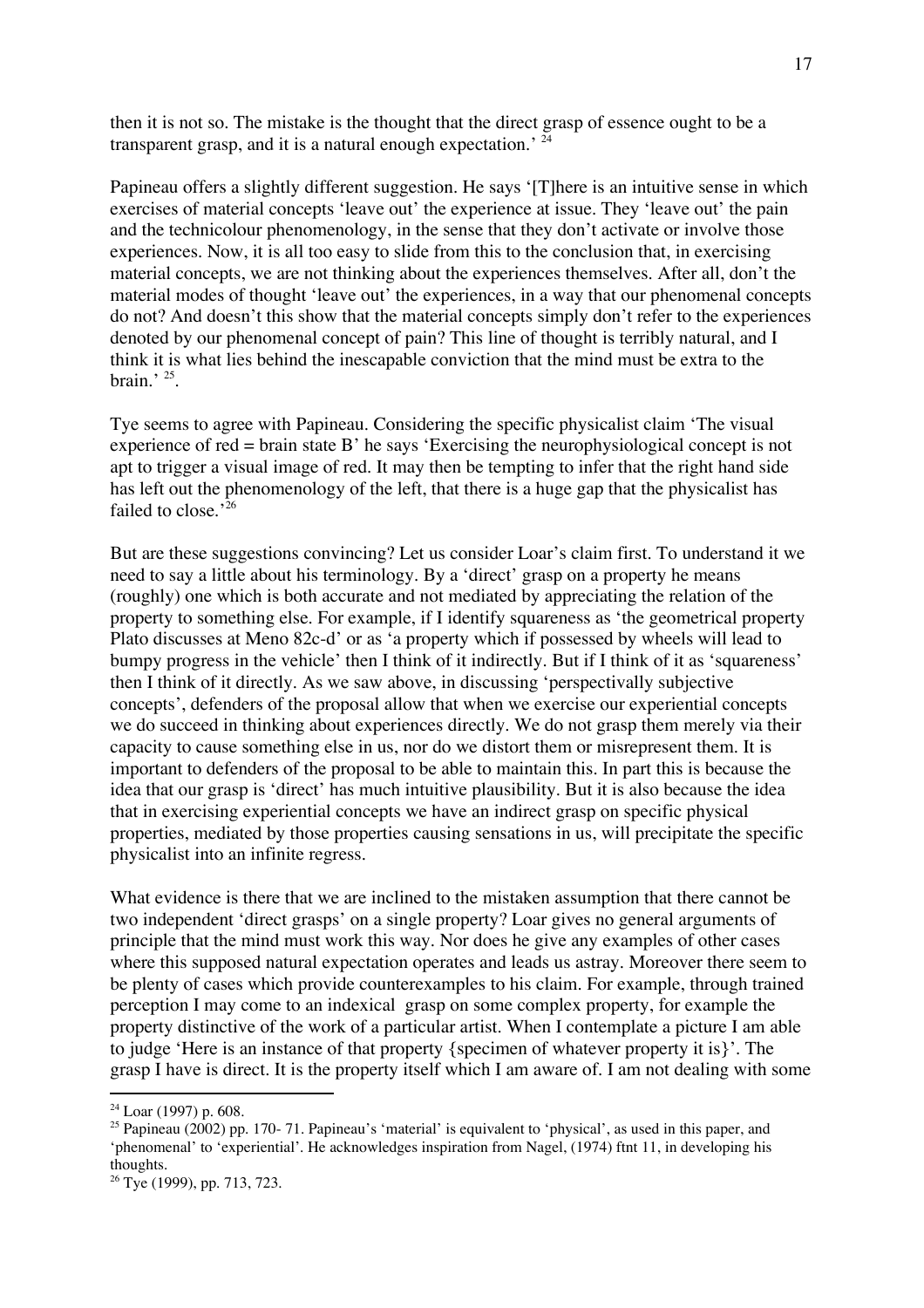effect of it, or some intermediary between it and me. Yet my grasp on it may also be very inexplicit. Indeed it may be so inexplicit that I cannot say what I am responding to, cannot even indicate whether it is colour or line or texture or shape or some combination of them to which I am responding. But the inexplicitness of the grip need not tempt me to think that the property cannot be analysed and that I cannot be got to understand and accept some detailed account of it. Loar says that it is natural for us to suppose that a direct grasp of essence must be transparent. But our concept of an 'intuitive grasp' (at least in one understanding of that woolly notion) seems precisely adapted to enable us to express the idea that a direct grasp need not be transparent.

The remarks of the last paragraph are in no sense a complete discussion of the complex concepts ('direct grasp' etc.) used by Loar or of the claims he makes. Their role is only to suggest that what Loar says, insofar as we understand it, is far from obviously true. So he has not supplied us any good reason to accept the claim 'Even if specific physicalism were true, we would still be liable to find it perplexing and to be tempted to dualism.'

Papineau's general claim about how we are tempted into muddle is open to two readings, but is plausible on neither. On one interpretation the claim is that if exercising concept C involves some distinctive experience whereas exercising concept D does not, then we find it terribly natural to think that C and D cannot specify the same property. This looks to be plain false. If I exercise a perceptual indexical concept of a shape, for example 'has that shape {specimen of some complex shape}' then I will have an experience very unlike any which I have when I think of the shape as specified by an equation. But this does not prevent me thinking that the shape I see and the shape defined by the equation are the same.

Another way of reading his claim (possibly closer to what is intended) is this. If something is necessarily present (e.g. as an exemplar) when I exercise concept C but not when I exercise concept D, then we find it terribly natural to think that C and D cannot specify the same property. This is equally unconvincing. Compare thinking of some bodily posture as 'this position {my putting myself in the Lotus position}' and thinking of it as sitting with crossed legs and so forth, i.e. by using 'material' concepts. Adapting Papineau's claim, we may say '[T]here is an intuitive sense in which exercises of material concepts 'leave out' the [position] at issue. They 'leave out' the [sitting and having crossed legs], in the sense that they don't activate or involve those [positions]'. So far the adapted claim is entirely correct. But no one is tempted to add in this case 'Now, it is all too easy to slide from this to the conclusion that, in exercising material concepts, we are not thinking about the [positions] themselves.'

We may put the important points of this section thus. According to the specific physicalist, to have an experience just is to be in a certain complicated sort of brain position (so to speak). We are therefore owed an account of why our thinking about our brain positions is so strikingly contrasted with our thinking about other bodily positions, viz. in its capacity to generate illusions. The supporters of the proposal recognise this and try to supply such an account. But what they offer – the general principles which Loar, Papineau and Tye gesture at – are thin and unconvincing. They are unsupported by direct inductive evidence and counterexamples seem easy to find. There are no obviously plausible arguments from general psychological considerations, e.g. evolutionary epistemology, to suggest that we should expect to find ourselves liable to such errors. The weakness of the case for these supposed general illusion-generating principles suggests that it is a prior conviction of the truth of specific physicalism which makes the principles attractive, rather than the principles having independent force which would enable them to lend support to specific physicalism.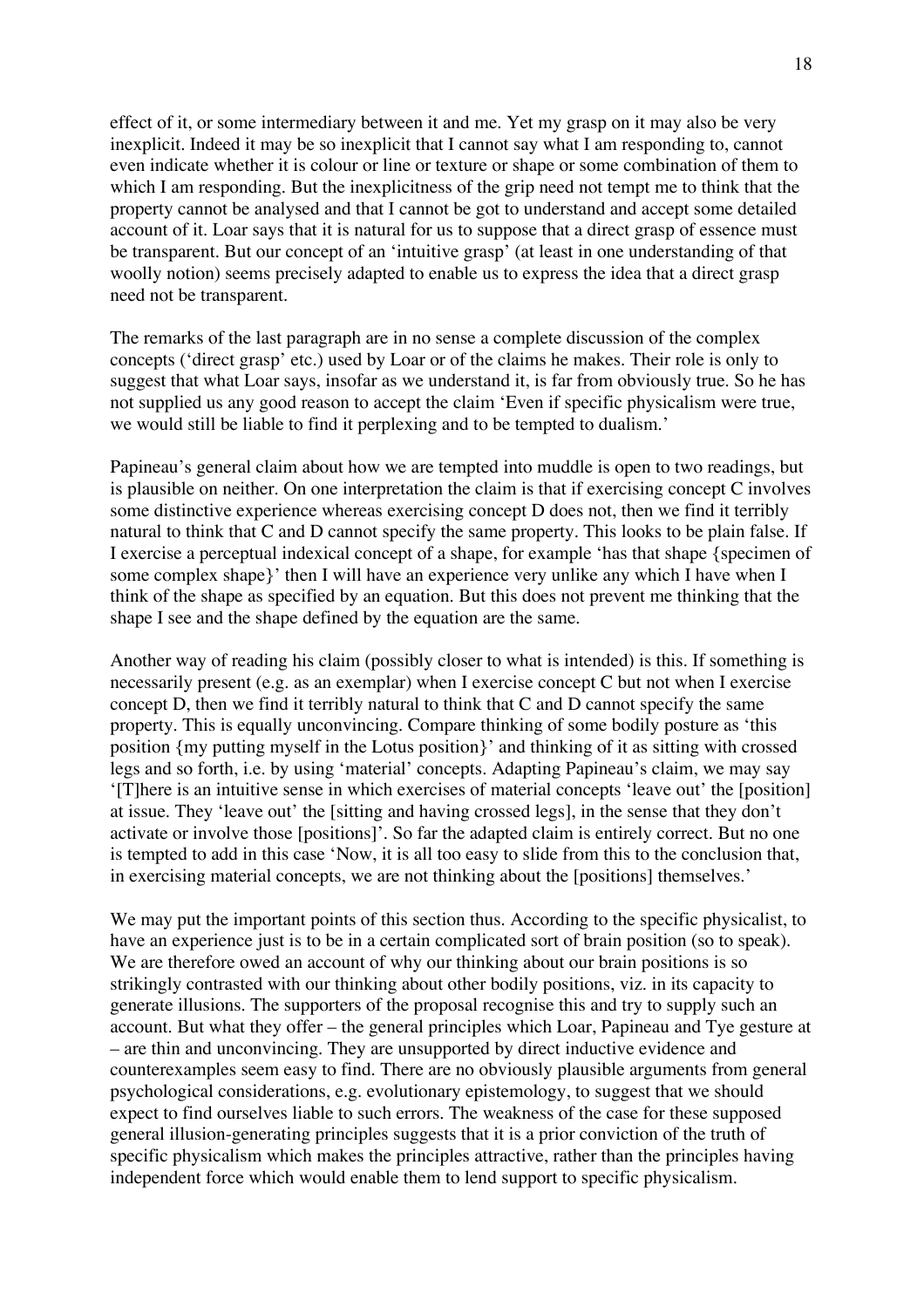We find specific physicalist claims, for example a claim like (A), bewildering. Our initial difficulty with it is not of this form: we understand it perfectly well but it seems obviously false. The difficulty rather is that we just do not understand it. We do not see what it would be for the identity claim to be true, how the physical and the experiential could fit together as it lays out. If this is correct then there is a further problem with the strategy examined in this section. The specific physicalist tells us that if specific physicalism is true then we would, all the same be bewildered by it. To do justice to this proposal we have to take on board the hypothesis. But if we do not understand the hypothesis then we shall not be able to do this.

So what actually happens when we try? (It seems plausible that something, which might beinterpreted grappling with the hypothesis, does happen, since some philosophers proceed as if they had succeeded in grappling with it.) My guess is that the nearest we can get to hypothesising specific physicalism is entertaining a picture which amounts to the dual aspect theory. Given that picture, we can certainly agree that whenever I have a thought of the shape of (14) then I will also have a thought of the shape of (11). But clearly this is of no help to the specific physicalist, because it is a version of the dualism he rejects. My suspicion is that it is only the dual aspect picture, lurking unacknowledged in the background, which gives any plausibility to the whole line of argument we have been examining in this paper. If we try to think through how things would be if specific physicalism were true and experiential concepts indexical, while being thoroughly resolute in rejecting dual aspect theory, then we end up with the lines of thought pursued at the start of section 5. These lines of thought employ the only ideas – complex physical state, indexical representation of it – which the specific physicalist ought to think himself entitled to. And these lines do not work.

The upshot then is that reflection on the indexicality of experiential concepts has not helped specific physicalism. Yes, experiential concepts are indexical. But what has been stressed by all parties, when they agree to this, is that the exemplars involved in their application are themselves experiential. We are no nearer seeing how it could make sense to identify these experiential exemplars with something physical.

My own hunch is that our bewilderment at specific physicalism stems from a mismatch of logical form between remarks which report experiences of subjects and remarks which report physiological processes in bodies. If we want to see how we can reconcile general physicalism with the reality of consciousness we might do better to reflect on these matters, rather than trying to trying to find defences for specific physicalism.

### References

Bigelow, J. and Pargeter, R. (1990). 'Acquaintance with Qualia' Theoria, 56.

Block, N., Flanagan, O. and Guzeldere, G. (1997) The Nature of Consciousness. Cambridge Mass · MIT Press.

Chalmers, D. (1996). The Conscious Mind (Oxford: Oxford University Press).

Davidson, D. (1968). 'On Saying That' Synthese 19, 130-146. Reprinted in his Inquiries into Truth and Interpretation, (1984) 93-108 (Oxford: Oxford University Press).